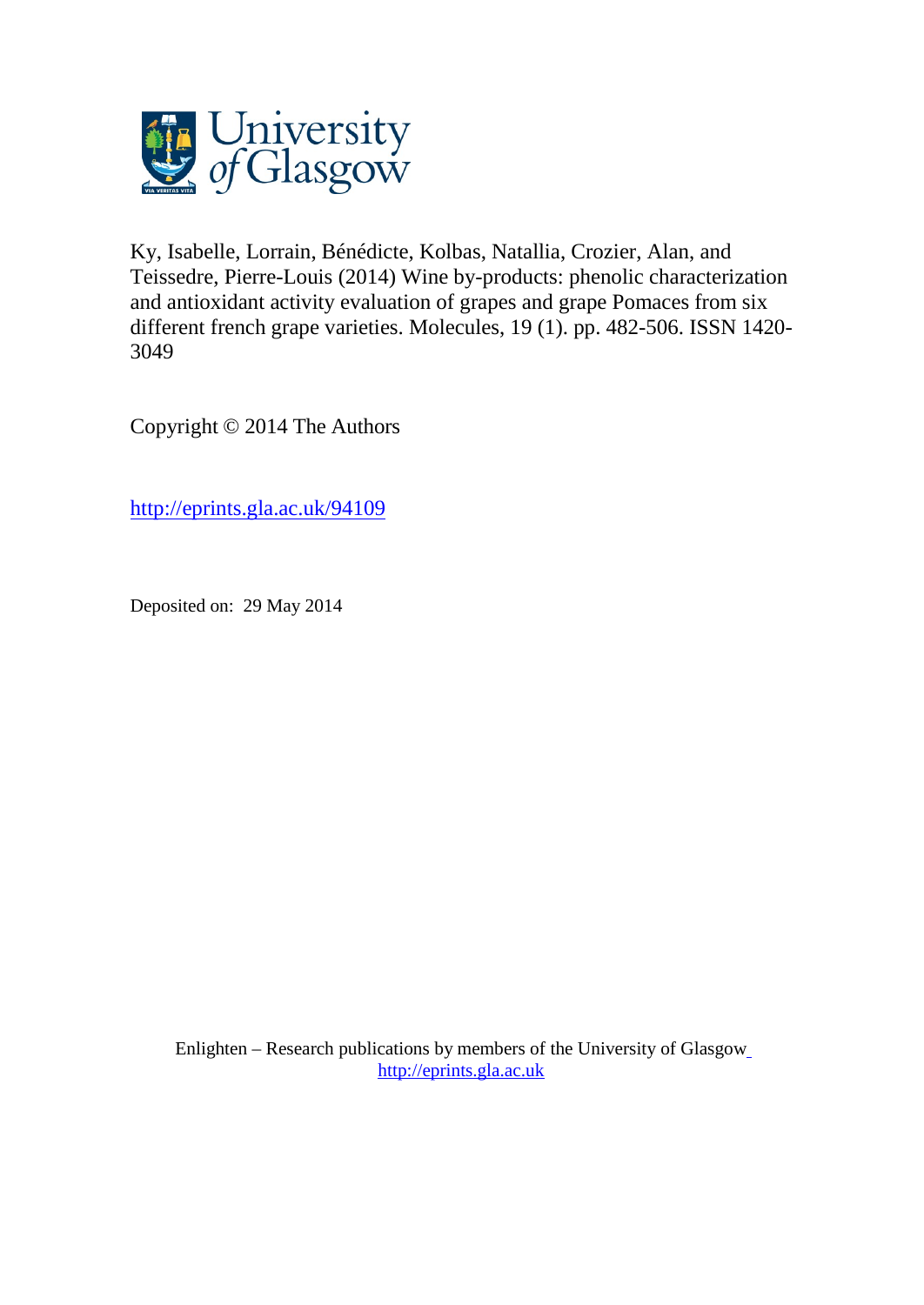*molecules*  **ISSN 1420-3049**  www.mdpi.com/journal/molecules **OPEN ACCESS**

*Article* 

# **Wine by-Products: Phenolic Characterization and Antioxidant Activity Evaluation of Grapes and Grape Pomaces from Six Different French Grape Varieties**

Isabelle Ky <sup>1,2,3</sup>, Bénédicte Lorrain <sup>1,2</sup>, Natallia Kolbas <sup>1,2</sup>, Alan Crozier <sup>3</sup> and **Pierre-Louis Teissedre 1,2,\*** 

- 1 Univ Bordeaux, ISVV, EA 4577 Œnologie, Villenave d'Ornon F-33140, France
- 2 INRA, ISVV, USC 1366 Œnologie, Villenave d'Ornon F-33140, France
- <sup>3</sup> School of Medicine, College of Medical, Veterinary  $\&$  Life Sciences, University of Glasgow, Glasgow G12 8QQ, UK
- **\*** Author to whom correspondence should be addressed; E-Mail: p.teissedre@u-bordeaux2.fr; Tel.: +33-0-557-575-850; Fax: +33-0-557-575-813.

*Received: 22 November 2013; in revised form: 21 December 2013 / Accepted: 25 December 2013 / Published: 2 January 2014* 

**Abstract:** Grenache, Syrah, Carignan Noir, Mourvèdre, Counoise and Alicante Bouchet grape seeds and skins, harvested in 2009 and 2010 in the Rhône valley area of France, and their respective pomaces remaining after vinification, were analyzed for their phenolic composition and antioxidant activity. The polyphenol content was quantified by HPLC and the Folin-Ciocalteu assay. The antioxidant potential was measured with four different assays: ORAC, FRAP, ABTS and DPPH. Seeds contained higher amounts of total polyphenols, up to 44.5 mg of gallic acid equivalent [GAE]/g dry weight in Alicante pomace, than skin extracts. The maximum total phenolic in skins was 31.6 mg GAE/g dry weight detected in 2010 Alicante pomace. Seeds also had the highest antioxidant capacity. HPLC analysis revealed that, despite the vinification process, pomaces still contained an appreciable amount of proanthocyanidins as well as several anthocyanin glycosides. Alicante and Syrah proved to be the varieties of most interest in terms of their potential development for nutraceutical purposes.

**Keywords:** grape varieties; grape pomaces; grape by-products; phenolic compounds; proanthocyanidins; anthocyanins; antioxidant activity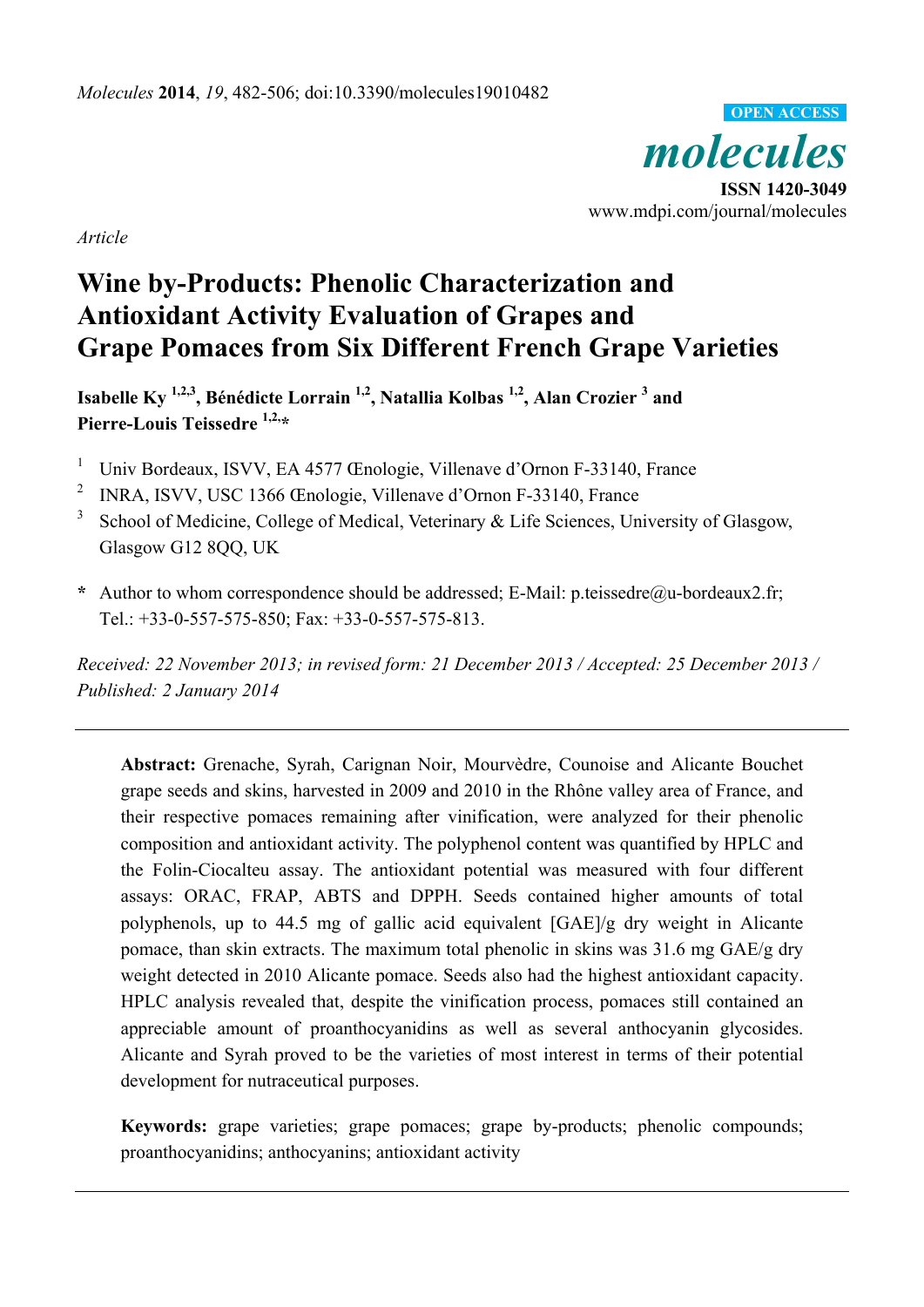#### **1. Introduction**

Grapes of *Vitis vinifera* are one of the most cultivated fruit crops in the World, with an annual production of ~64 million metric tons in 2010 [1]. Besides the production of table grapes, grapes are used largely to produce wine and France is the second wine producer in the World after Italy [2]. Among numerous French wine appellations, after Bordeaux, the Rhône valley is the second largest in term of surface (73,468 hectares) and production (2.83 million hL). Vineyards in the Rhône valley grow Mediterranean grape cultivars, such as Grenache, which accounts for 65% of the planted area, as well as Syrah (15%), Carignan Noir (15%) and Mourvèdre (3%) [3]. Grape pomace is a rich source of polyphenols and represents an important underused residue of the wine making process. The dry grape by-product consists of pressed skins, seeds and stems and accounts for about 20% of the weight of the grapes used to make wine [4,5]. The polyphenol content of grapes and the extraction of grape polyphenols during vinification, which is far from complete, typically reaching only ca. 30%–40%, depending on grape varieties, vineyard location and technological parameters of wine making including destemming, crushing, maceration and pressing [6,7]. Grape pomace, thus, potentially constitutes a very abundant and relatively inexpensive source of a wide range of polyphenols including monomeric and oligomeric proanthocyanidins and a diversity of anthocyanin glycosides [8–12].

Grapes and wines which can contain high levels of phenolic antioxidants have been shown to exert beneficial effects on health [13–15]. For instance, polyphenolic compound in grapes are known to lower oxidative stress [16], to modulate the inflammatory cascade [17], to reduce the oxidation of LDL-c [18] and to induce protection against atherothrombotic episodes including myocardial ischemia and inhibition of platelet aggregation [19,20]. Most of these health effects have been ascribed to polyphenolic compounds serving as reducing agents in many biological systems by donating hydrogen, quenching singlet oxygen, acting as chelators and by trapping free radicals. Moreover, these antioxidant activities help to limit oxidation of nucleic acids, proteins, lipids, which may initiate degenerative diseases such as cancer, heart disease, dermal disorders and aging [21,22].

The aim of this study was to analyse polyphenolic compounds in wine by-products from six important Rhône Valley red wine cultivars: Grenache, Syrah, Carignan Noir, Mourvèdre, Counoise and Alicante Bouchet. Grape seeds and skins from these different varieties were analysed using HPLC with absorbance and fluorescence detection, and the amounts remaining in seed and skin pomaces were also evaluated. The antioxidant capacity of the grapes and pomace was assessed using four antioxidant assays (ABTS**·**<sup>+</sup> , DPPH, FRAP and ORAC). The data may contribute to the selection of suitable seed and skin pomace for the development of antioxidant- and polyphenolic-rich nutraceuticals.

## **2. Results and Discussion**

## *2*.*1*. *Grape and Pomace Composition of the Different Varieties in 2009 and 2010*

#### 2.1.1. Grape and Pomace Seed Phenolic Composition in 2009 and 2010

First, TPC and total tannin content were determined (Tables 1 and 2). For the 2009 vintage five varieties were analyzed: Grenache from two different locations (GRE1, GRE2), Syrah (SYR1), Carignan Noir (CAR), Mourvèdre (MOU) and Counoise (COU).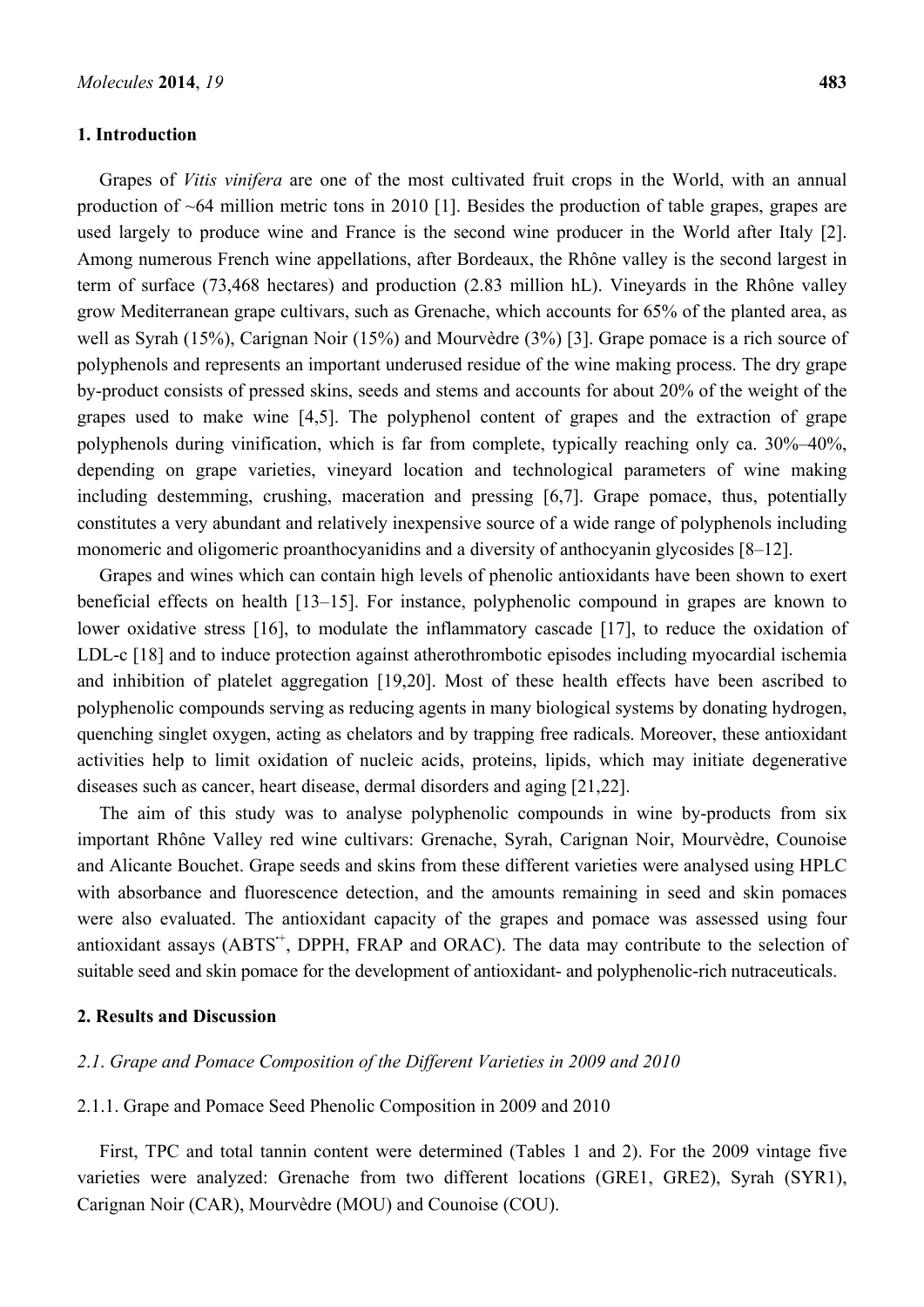|                           |                                      |                   |                   | <b>Phenolic Composition</b> |                  |                               |                           |
|---------------------------|--------------------------------------|-------------------|-------------------|-----------------------------|------------------|-------------------------------|---------------------------|
|                           |                                      |                   |                   | 2009                        |                  |                               |                           |
|                           | GRE1 <sup>a</sup>                    | GRE2 <sup>a</sup> | SYR1 <sup>a</sup> | CAR <sup>a</sup>            | MOU <sup>a</sup> | $\overline{COU}$ <sup>a</sup> |                           |
| <b>TPC</b>                | $41.2 \pm 1.0$                       | $42.1 \pm 1.7$    | $47.4 \pm 1.0$    | $36.6 \pm 0.8$              | $49.7 \pm 4.1$   | $42.7 \pm 1.7$                |                           |
| Total tannins             | $89.8 \pm 0.4$                       | $106.5 \pm 4.4$   | $89.1 \pm 0.1$    | $91.4 \pm 0.8$              | $101.0 \pm 4.8$  | $62.3 \pm 1.9$                |                           |
| Catechin                  | $2.33 \pm 0.0$                       | $1.1 \pm 0.1$     | $1.8 \pm 0.0$     | $0.7 \pm 0.0$               | $0.43 \pm 0.2$   | $2.2 \pm 0.0$                 |                           |
| Epicatechin               | $1.01 \pm 0.0$                       | $0.9 \pm 0.1$     | $2.3 \pm 0.0$     | $0.6 \pm 0.0$               | $0.38 \pm 0.1$   | $2.5 \pm 0.1$                 |                           |
| $\Sigma$ Monomers         | $3.34 \pm 0.0$                       | $2.1 \pm 0.2$     | $4.1 \pm 0.0$     | $1.3 \pm 0.0$               | $0.81 \pm 0.3$   | $4.7 \pm 0.1$                 |                           |
| $\Sigma$ Dimers           | $1.03 \pm 0.0$                       | $0.9 \pm 0.1$     | $0.8 \pm 0.0$     | $0.8 \pm 0.0$               | $0.49 \pm 0.2$   | $1.0 \pm 0.0$                 |                           |
| Trimer $C_1$              |                                      |                   |                   |                             |                  |                               |                           |
|                           | <b>Monomeric/oligomeric fraction</b> |                   |                   |                             |                  |                               |                           |
| mDP                       | $2.7 \pm 0.0$                        | $2.6 \pm 0.1$     | $2.2 \pm 0.0$     | $3.1 \pm 0.1$               | $4.6 \pm 0.2$    | $2.1 \pm 0.0$                 |                           |
| %G                        | $37.5 \pm 0.0$                       | $34.9 \pm 1.5$    | $35.3 \pm 1.5$    | $36.1 \pm 0.1$              | $51.9 \pm 0.7$   | $28.7 \pm 0.4$                |                           |
| <b>Polymeric fraction</b> |                                      |                   |                   |                             |                  |                               |                           |
| mDP                       | $17.6 \pm 0.6$                       | $16.7 \pm 0.7$    | $13.4 \pm 0.1$    | $15.2 \pm 0.7$              | $25.1 \pm 0.1$   | $11.8 \pm 0.1$                |                           |
| %G                        | $58.2 \pm 0.1$                       | $58.7 \pm 0.3$    | $54.4 \pm 0.1$    | $46.1 \pm 0.2$              | $58.9 \pm 0.3$   | $44.9 \pm 10.8$               |                           |
|                           |                                      |                   |                   | 2010                        |                  |                               |                           |
|                           | GRE1 <sup>a</sup>                    | GRE2 <sup>a</sup> | SYR1 <sup>a</sup> | SYR2 <sup>a</sup>           | CAR <sup>a</sup> | MOU <sup>a</sup>              | ALI <sup>a</sup>          |
| <b>TPC</b>                | $88.7 \pm 1.0$                       | $58.6 \pm 0.2$    | $72.8 \pm 0.7$    | $65.6 \pm 0.2$              | $58.6 \pm 3.7$   | $59.6 \pm 1.5$                | $76.4 \pm 8.0$            |
| Total tannins             | $167.8 \pm 0.9$                      | $136.8 \pm 5.2$   | $123.3 \pm 1.4$   | $115.6 \pm 1.3$             | $131.7 \pm 1.4$  | $154.9 \pm 5.2$               | $148.4 \pm 7.3$           |
| Catechin                  | $1.9 \pm 0.1$                        | $3.0 \pm 0.2$     | $4.5 \pm 0.1$     | $2.9 \pm 0.1$               | $3.8 \pm 0.5$    | $2.6 \pm 0.0$                 | $4.2 \pm 0.0$             |
| Epicatechin               | $0.79 \pm 0.0$                       | $1.4 \pm 0.2$     | $3.2 \pm 0.2$     | $2.9 \pm 0.1$               | $0.8 \pm 0.1$    | $0.9 \pm 0.0$                 | $3.1 \pm 0.3$             |
| $\Sigma$ Monomers         | $2.6 \pm 0.1$                        | $4.3 \pm 0.2$     | $7.8 \pm 0.2$     | $5.3 \pm 0.1$               | $4.6 \pm 0.5$    | $3.5 \pm 0.0$                 | $7.4 \pm 0.3$             |
| $\Sigma$ Dimers           | $1.2 \pm 0.1$                        | $1.7 \pm 0.1$     | $1.3 \pm 0.1$     | $1.1 \pm 0.1$               | $0.9 \pm 0.1$    | $0.6 \pm 0.0$                 | $2.2 \pm 0.1$             |
| Trimer $C_1$              | $0.2 \pm 0.0$                        | $0.3 \pm 0.0$     | $0.3 \pm 0.0$     | $0.3 \pm 0.0$               | $0.2 \pm 0.0$    | $0.2 \pm 0.0$                 | $0.3 \pm 0.0$             |
|                           | Monomeric/oligomeric fraction        |                   |                   |                             |                  |                               |                           |
| mDP                       | $2.0 \pm 0.2$                        | $2.0 \pm 0.2$     | $2.02 \pm 0.2$    | $1.6 \pm 0.3$               | $3.0 \pm 0.0$    | $3.5 \pm 0.5$                 | $1.7 \pm 0.0$             |
| %G                        | $48.2 \pm 2.3$                       | $47.1 \pm 0.1$    | $48.7 \pm 0.1$    | $33.4 \pm 5.7$              | $55.2 \pm 0.0$   | $68.1 \pm 2.5$                | $43.3 \pm 0.5$            |
| <b>Polymeric fraction</b> |                                      |                   |                   |                             |                  |                               |                           |
| mDP                       | $\overline{10.9} \pm 0.4$            | $11.4 \pm 1.5$    | $10.5 \pm 2.0$    | $9.9 \pm 0.1$               | $10.0 \pm 0.5$   | $\overline{13.2} \pm 1.8$     | $\overline{10.8} \pm 0.5$ |
| %G                        | $80.4 \pm 8.2$                       | $92.0 \pm 5.0$    | $91.3 \pm 0.2$    | $83.3 \pm 0.2$              | $90.7 \pm 4.4$   | $92.8 \pm 0.3$                | $86.4 \pm 1.6$            |

**Table 1.** Phenolic composition of grape seeds in 2009 and 2010.

<sup>a</sup> GRE1 and GRE2, Grenache; SYR1 and SYR2, Syrah; CAR, Carignan Noir; MOU, Mourvèdre, COU, Counoise; ALI, Alicante Bouchet. In units of mg/g DW seed or skin. Data are expressed as the mean of triplicate ± standard deviation. TPC, total phenol content; Σ Monomers, sum of catechin and epicatechin; Σ Dimers, sum of dimers B1, B2, B3 and B4; mDP, mean degree of polymerization; %G, percentage of galloylation; %P, percentage of prodelphinidins; nd, not detected.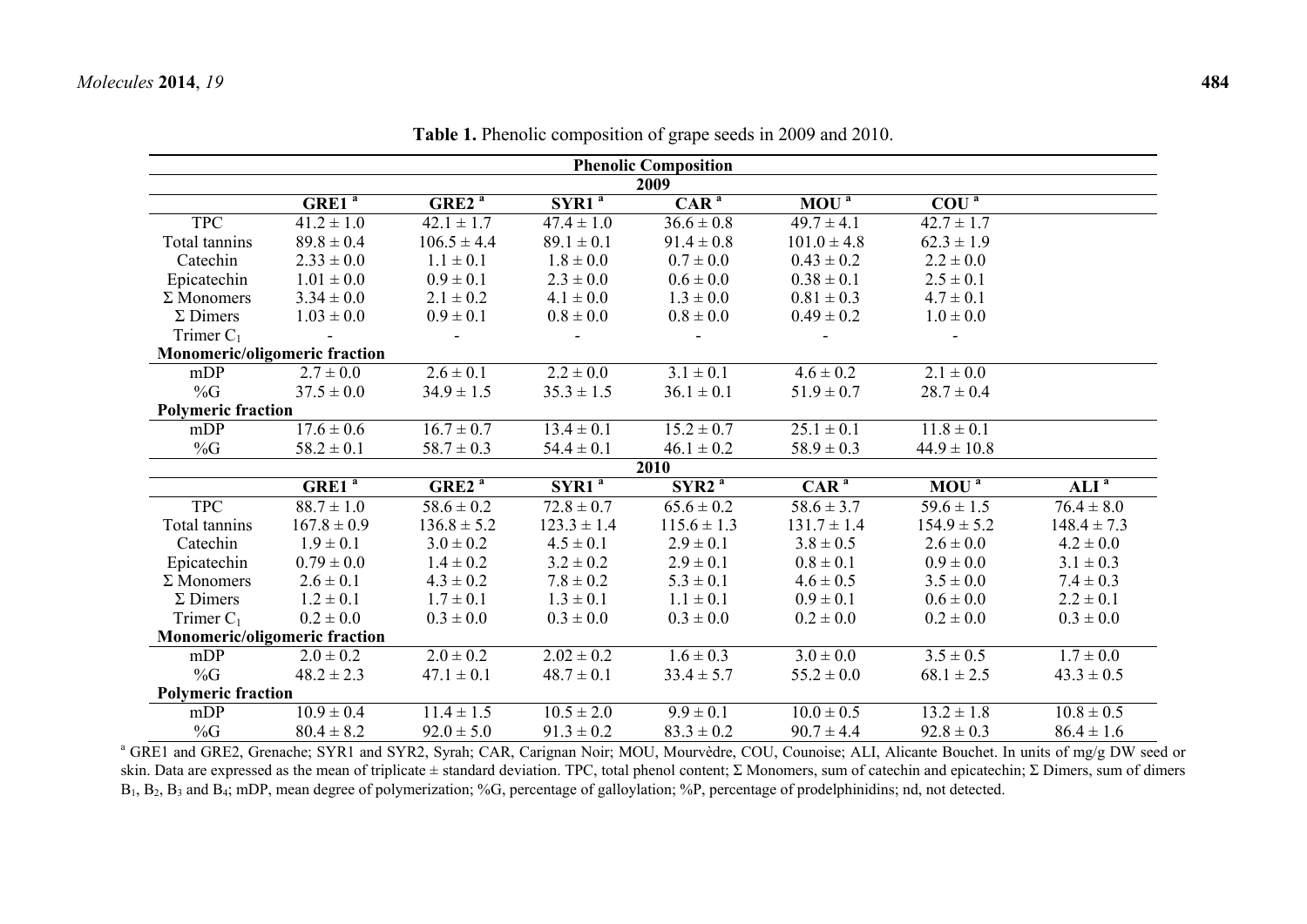|                               |                |                   | <b>Phenolic Composition</b> |                   |                  |                |                  |                  |
|-------------------------------|----------------|-------------------|-----------------------------|-------------------|------------------|----------------|------------------|------------------|
|                               |                |                   | 2009                        |                   |                  |                |                  |                  |
|                               |                | GRE1 <sup>a</sup> | GRE2 <sup>a</sup>           | SYR1 <sup>a</sup> | CAR <sup>a</sup> |                | MOU <sup>a</sup> |                  |
| <b>TPC</b>                    |                | $35.3 \pm 1.2$    | $12.6 \pm 1.0$              | $30.2 \pm 1.2$    | $27.5 \pm 1.0$   |                | $19.0 \pm 2.0$   |                  |
| Total tannins                 |                | $105.8 \pm 1.0$   | $39.1 \pm 1.2$              | $54.3 \pm 0.9$    | $59.8 \pm 0.7$   |                | $51.5 \pm 0.9$   |                  |
| Catechin                      |                | $0.8 \pm 0.0$     | $0.3 \pm 0.0$               | $0.6 \pm 0.1$     | $0.3 \pm 0.0$    |                | $0.2 \pm 0.0$    |                  |
| Epicatechin                   |                | $0.5 \pm 0.0$     | $0.2 \pm 0.0$               | $0.8 \pm 0.1$     | $0.2 \pm 0.0$    |                | $0.1 \pm 0.0$    |                  |
| $\Sigma$ Monomers             |                | $1.2 \pm 0.0$     | $0.5 \pm 0.0$               | $1.4 \pm 0.2$     | $0.6 \pm 0.0$    |                | $0.3 \pm 0.0$    |                  |
| $\Sigma$ Dimers               |                | $0.6 \pm 0.0$     | $0.2 \pm 0.0$               | $0.4 \pm 0.1$     | $0.3 \pm 0.0$    |                | $0.1 \pm 0.0$    |                  |
| Trimer $C_1$                  |                |                   |                             |                   |                  |                |                  |                  |
| Monomeric/oligomeric fraction |                |                   |                             |                   |                  |                |                  |                  |
| mDP                           |                | $4.0 \pm 0.1$     | $6.99 \pm 0.37$             | $2.95 \pm 0.14$   | $4.1 \pm 0.0$    |                | $9.2 \pm 0.7$    |                  |
| %G                            |                | $45.3 \pm 0.4$    | $48.89 \pm 2.45$            | $41.86 \pm 1.96$  | $44.2 \pm 0.0$   |                | $54.1 \pm 1.0$   |                  |
| <b>Polymeric fraction</b>     |                |                   |                             |                   |                  |                |                  |                  |
| mDP                           |                | $16.3 \pm 0.6$    | $25.8 \pm 0.0$              | $12.3 \pm 0.5$    | $19.2 \pm 0.0$   |                | $13.3 \pm 0.0$   |                  |
| %G                            |                | $54.9 \pm 0.5$    | $34.3 \pm 0.0$              | $53.2 \pm 0.5$    | $50.1 \pm 0.8$   |                | $62.8 \pm 0.0$   |                  |
|                               |                |                   | 2010                        |                   |                  |                |                  |                  |
|                               | $GRE1^a$       | GRE2 <sup>a</sup> | SYR1 <sup>a</sup>           | SYR2 <sup>a</sup> | $CAR^a$          | $MOU^a$        | COU <sup>a</sup> | ALI <sup>a</sup> |
| <b>TPC</b>                    | $40.5 \pm 1.1$ | $34.9 \pm 0.2$    | $35.6 \pm 1.8$              | $33.0 \pm 1.4$    | $38.8 \pm 0.3$   | $34.5 \pm 0.1$ | $40.8 \pm 3.1$   | $44.5 \pm 0.4$   |
| Total tannins                 | $83.1 \pm 0.0$ | $74.9 \pm 1.1$    | $79.2 \pm 1.4$              | $68.9 \pm 2.3$    | $78.7 \pm 0.2$   | $69.4 \pm 3.1$ | $70.9 \pm 4.4$   | $84.9 \pm 4.0$   |
| Catechin                      | $2.3 \pm 0.0$  | $2.3 \pm 0.1$     | $2.8 \pm 0.2$               | $1.9 \pm 0.1$     | $0.9 \pm 0.1$    | $0.4 \pm 0.0$  | $0.1 \pm 0.0$    | $4.1 \pm 0.6$    |
| Epicatechin                   | $0.0 \pm 0.0$  | $0.7 \pm 0.0$     | $2.6 \pm 0.1$               | $1.2 \pm 0.0$     | $0.4 \pm 0.0$    | $0.6 \pm 0.0$  | $2.7 \pm 0.1$    | $2.4 \pm 0.4$    |
| $\Sigma$ Monomers             | $2.4 \pm 0.0$  | $3.0 \pm 0.1$     | $5.4 \pm 0.1$               | $3.0 \pm 0.1$     | $1.3 \pm 0.1$    | $1.0 \pm 0.0$  | $2.8 \pm 0.1$    | $6.5 \pm 0.9$    |
| $\Sigma$ Dimers               | $0.7 \pm 0.1$  | $0.6 \pm 0.1$     | $0.3 \pm 0.0$               | $0.5 \pm 0.1$     | $0.5 \pm 0.0$    | $0.4 \pm 0.0$  | $0.7 \pm 0.1$    | $1.4 \pm 0.1$    |
| Trimer $C_1$                  | $0.1 \pm 0.0$  | $0.1 \pm 0.0$     | $0.1 \pm 0.0$               | $0.1 \pm 0.0$     | $0.1 \pm 0.0$    | $0.1 \pm 0.0$  | $0.2 \pm 0.0$    | $0.3 \pm 0.0$    |
| Monomeric/oligomeric fraction |                |                   |                             |                   |                  |                |                  |                  |
| mDP                           | $2.6 \pm 0.1$  | $2.7 \pm 0.0$     | $1.9 \pm 0.2$               | $2.3 \pm 0.1$     | $3.0 \pm 0.0$    | $4.2 \pm 0.7$  | $2.5 \pm 0.3$    | $1.9 \pm 0.1$    |
| $\%G$                         | $62.7 \pm 5.0$ | $63.9 \pm 4.1$    | $49.6 \pm 4.1$              | $55.3 \pm 0.3$    | $69.7 \pm 1.7$   | $73.1 \pm 3.9$ | $57.1 \pm 1.9$   | $43.7 \pm 3.0$   |
| <b>Polymeric fraction</b>     |                |                   |                             |                   |                  |                |                  |                  |
| mDP                           | $14.6 \pm 0.0$ | $11.0 \pm 1.1$    | $8.0 \pm 0.7$               | $12.0 \pm 1.8$    | $10.4 \pm 0.4$   | $12.2 \pm 1.1$ | $11.0 \pm 0.8$   | $8.1 \pm 0.1$    |
| %G                            | $95.6 \pm 0.0$ | $92.4 \pm 2.7$    | $92.93 \pm 2.8$             | $92.4 \pm 0.4$    | $87.1 \pm 2.0$   | $91.7 \pm 1.0$ | $91.4 \pm 2.5$   | $88.5 \pm 3.5$   |

**Table 2.** Phenolic composition of grape pomace seeds in 2009 and 2010.

<sup>a</sup> GRE1 and GRE2, Grenache; SYR1 and SYR2, Syrah; CAR, Carignan Noir; MOU, Mourvèdre, COU, Counoise; ALI, Alicante Bouchet. In units of mg/g DW seed or skin. Data are expressed as the mean of triplicate ± standard deviation. TPC, total phenol content; Σ Monomers, sum of catechin and epicatechin; Σ Dimers, sum of dimers  $B_1$ ,  $B_2$ ,  $B_3$  and  $B_4$ ; mDP, mean degree of polymerization; %G, percentage of galloylation; %P, percentage of prodelphinidins; nd, not detected.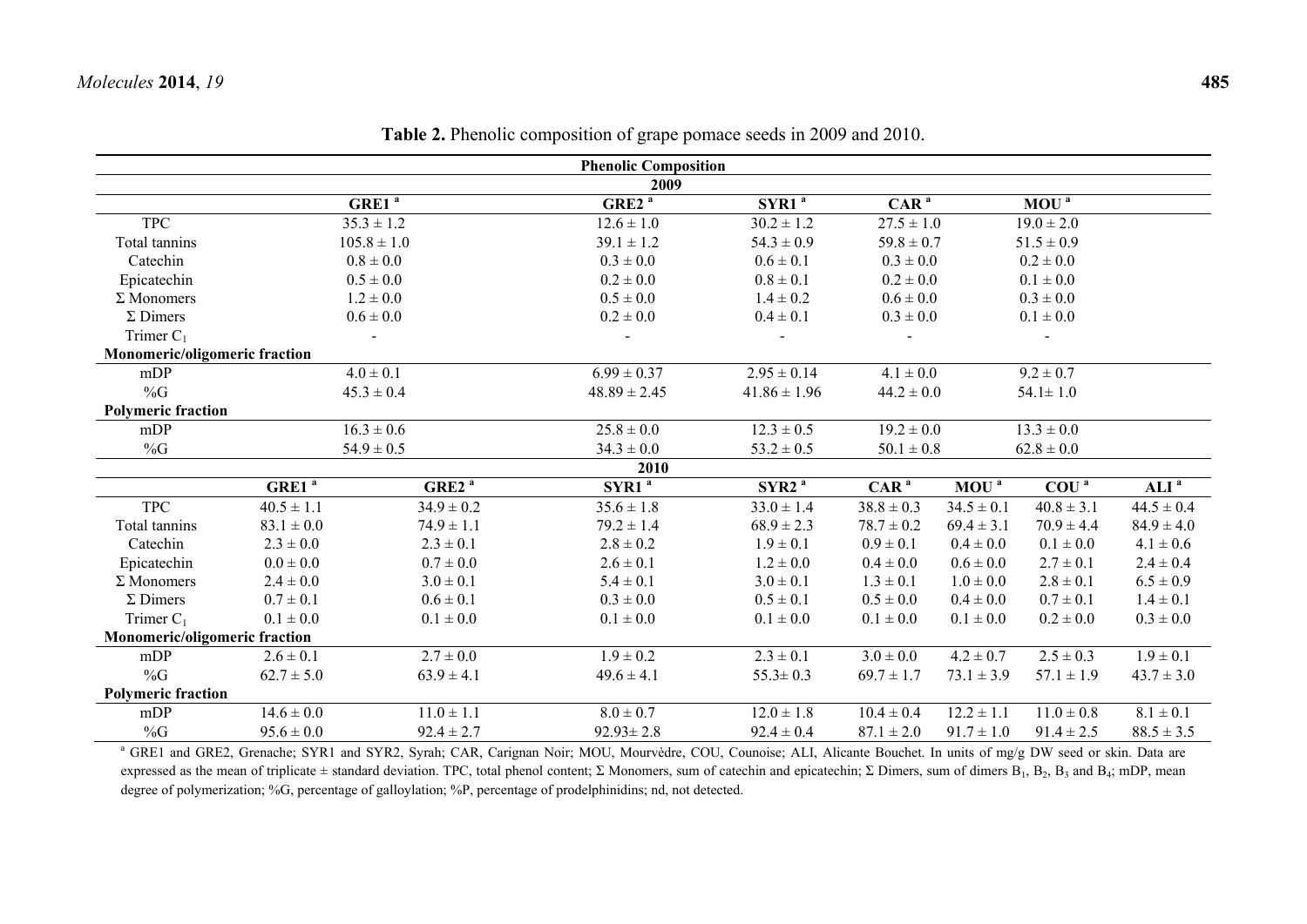The TPC of grape seed extracts varied slightly between varieties and ranged from 36.6 mg GAE/g DW in CAR to 49.7 mg GAE/g DW in MOU. Total tannins ranged from 62.3 mg/g DW in COU to 106.4 mg/g DW in GRE2 (Table 1). In grape pomaces (Table 2), values ranged from 12.6 mg GAE/g DW in GRE2 to 35.3 mg GAE/g DW in GRE1 for TPC and from 39.1 mg/g DW to 105.8 mg/g DW for total tannins in GRE2 and GRE1, respectively. The amount of extracted TCP was different according to grape varieties and locations (GRE1 *vs*. GRE2). Indeed, in GRE2 and MOU, up to 70% of their initial TCP was extracted during fermentation whereas in GRE1, it was only 15%.

In the case of the 2010 vintage, two more samples were added to the study: another Syrah sample (SYR2) and Alicante (ALI). A greater variability in the amount of polyphenols can be observed in grape seeds (Table 1). The highest levels of TPC were founded in GRE1 and COU (88.7 and 83.4 mg GAE/g DW respectively) while GRE2, MOU and CAR contained lowest amounts with an average of 59 mg GAE/g DW. Total tannin levels ranged from 115.6 mg/g DW in SYR2 to 167.8 mg/g DW in GRE1. After vinification the variability was smaller ranging from 33.0 to 44.5 mg GAE/g DW for TPC and 68.9 to 84.9 mg/g DW for total tannins (Table 2). With all the varieties, more than 45% of TCPs remained in the pomace (Figure 1).

**Figure 1.** Residual phenolics (total polyphenol contents, total tannins and total anthocyanins) in 2010 grape seed and skin pomace extracts.



Concerning proanthocyanidin characterization, flavan-3-ol monomers  $[(+)$ -catechin,  $(-)$ -epicatechin] and oligomers  $(B_1, B_2, B_3, B_4$  and the trimer  $C_1$ ) were identified and quantified. In grapes, for both vintages, COU contained the highest amount of monomeric and oligomeric proanthocyanidins whereas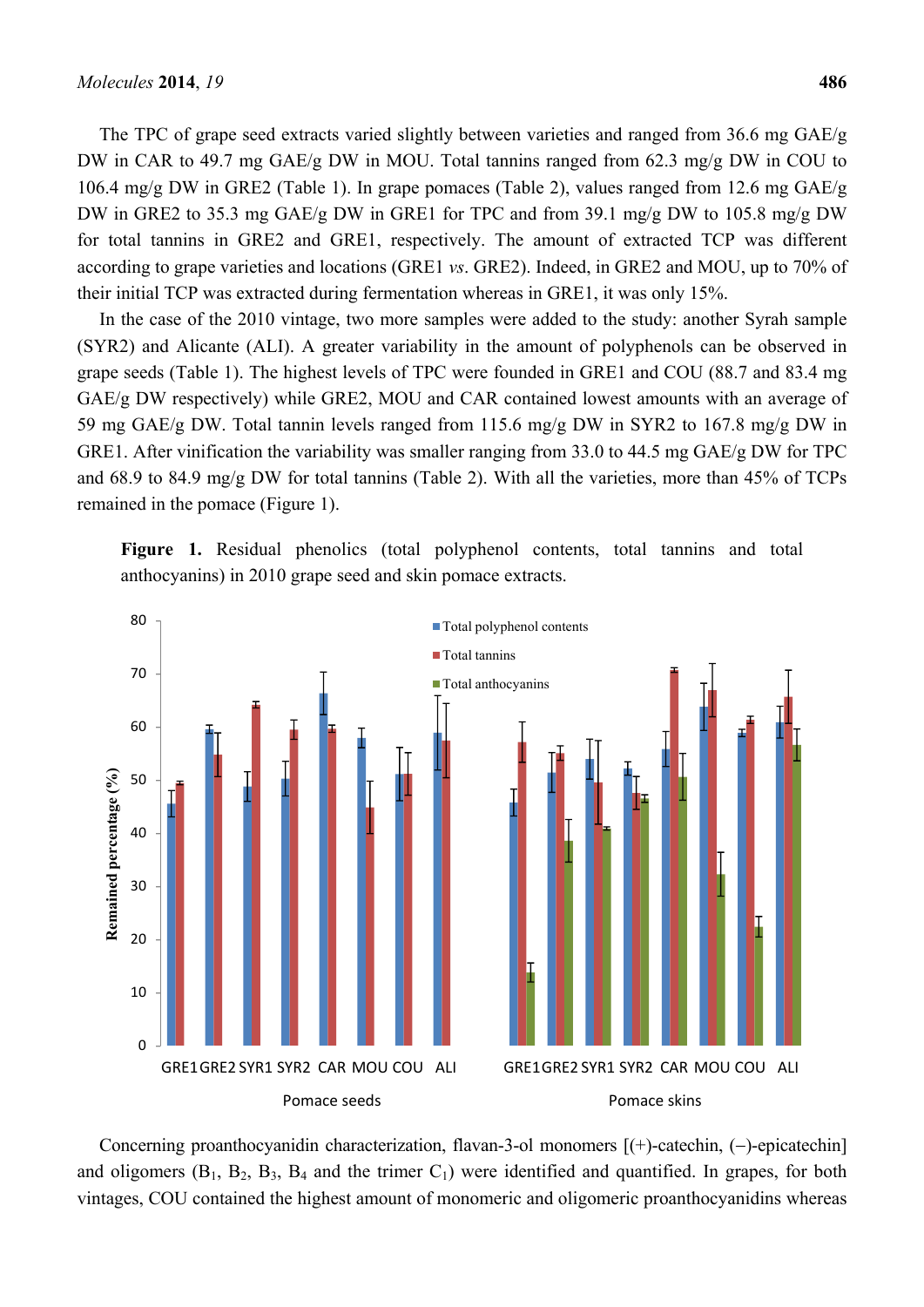CAR and MOU had the lowest. SYR1 contained a particular rich level of monomers (4.1 mg/g DW in 2009 and 7.8 mg/g DW in 2010) while ALI was a source of an appreciable quantity of proanthocyanidins (7.4 mg/g DW of monomers, 2.2 mg/g DW of dimers and 0.34 mg/g DW of trimer  $C_1$ ) (Table 1). Regarding their respective grape pomace (Table 2), 2009 and 2010 SYR1 and ALI retained a high concentration of monomers with up to 6.5 mg/g DW remaining in ALI. The 2009 and 2010 GRE1, COU and ALI were still relatively rich in dimers. Indeed, 90% of monomers and 55% of dimers remained in GRE1 seed pomace and the respective figures for ALI, were 88% and 62%.

Concerning the 2009 monomeric/oligomeric fraction, the mDP ranged from 2.1 to 4.6 and %G from 28.7 to 51.9 while in 2010, it varied from 1.6 to 3.5 and %G from 33.3 to 68.1. Seeds from MOU were the most polymerized and galloylated followed by CAR seeds. The same trend was observed in their respective grape pomaces where MOU has a mDP of 9.2 and 4.2 and a %G of 54.1 and 73.1 in 2009 and 2010 respectively (Table 2). Compared to grapes, mDP values were higher in grape pomaces especially in 2009 with an increase of 1.3-fold of %G being observed. Indeed, as the alcohol level increases during the wine-making process, tissues become more permeable and low molecular weight tannins are released from seeds into wines toward the mid-point of fermentation and as a consequence the remaining seed pomace has a higher mDP.

For the polymeric fraction, higher values were generally observed for both vintages. MOU was still the most highly polymerized with grape mDP values ranging from 11.78 to 25.11 in 2009 and from 9.93 to 13.23 in 2010 (Table 1). These results are in keeping with those obtained in other studies with other *V*. *vinifera* varieties where mDP values of polymeric proanthocyanidins in grape seed extracts extended from 2.7 to 18.6 [23,24]. In pomaces, mDP fluctuated from 12.3 to 25.8 in 2009 and from 7.9 to 14.5 in 2010. The %G of 2010 grapes and their pomaces on average were 1.7-fold more galloylated than in 2009. No significant changes in the mDP and %G in polymeric fractions between grape and pomace from the same variety and the same vintage were observed. Values were predominantly vintage dependant.

## 2.1.2. Grape and Pomace Skin Phenolic Composition in 2009 and 2010

The TPC, total tannin and total anthocyanin content of grape skins were analysed (Tables 3 and 4). Samples were the same as for seed extracts and for the two vintages. As expected, grape skins contained a lower concentration of phenolic compounds than in seeds. The TPC in 2009, ranged from 20.2 mg GAE/g DW in COU to 35.5 mg GAE/g DW in SYR1 and in 2010 from 34.8 mg GAE/g DW in COU to 52.3 mg GAE/g DW in ALI (Table 3). Varieties with the highest total tannin levels were 2009 GRE1 (72.5 mg/g DW) and 2010 ALI (85.8 mg/g DW). For total anthocyanins, 2009 MOU (17.8 mg/g DW), 2009–2010 CAR (24.5 mg/g DW and 15.2 mg/g DW respectively) and 2010 ALI (18.2 mg/g DW) retained high amounts. These results are in good agreement with an earlier report on the high anthocyanin content of grapes [25].

More than 45% of TPC and total tannins remained in the grape skin pomace of all the varieties (Table 4). A different trend was observed concerning total anthocyanins, especially for MOU in 2009 and GRE1 in 2010 (Figure 1) where up to 80% of the initial amounts were extracted. Thus, anthocyanins appeared to be the most easily extractable phenolic compounds during vinification. Indeed, skins are more altered than seeds by the procedures such as pressing, crushing and maceration. During maceration,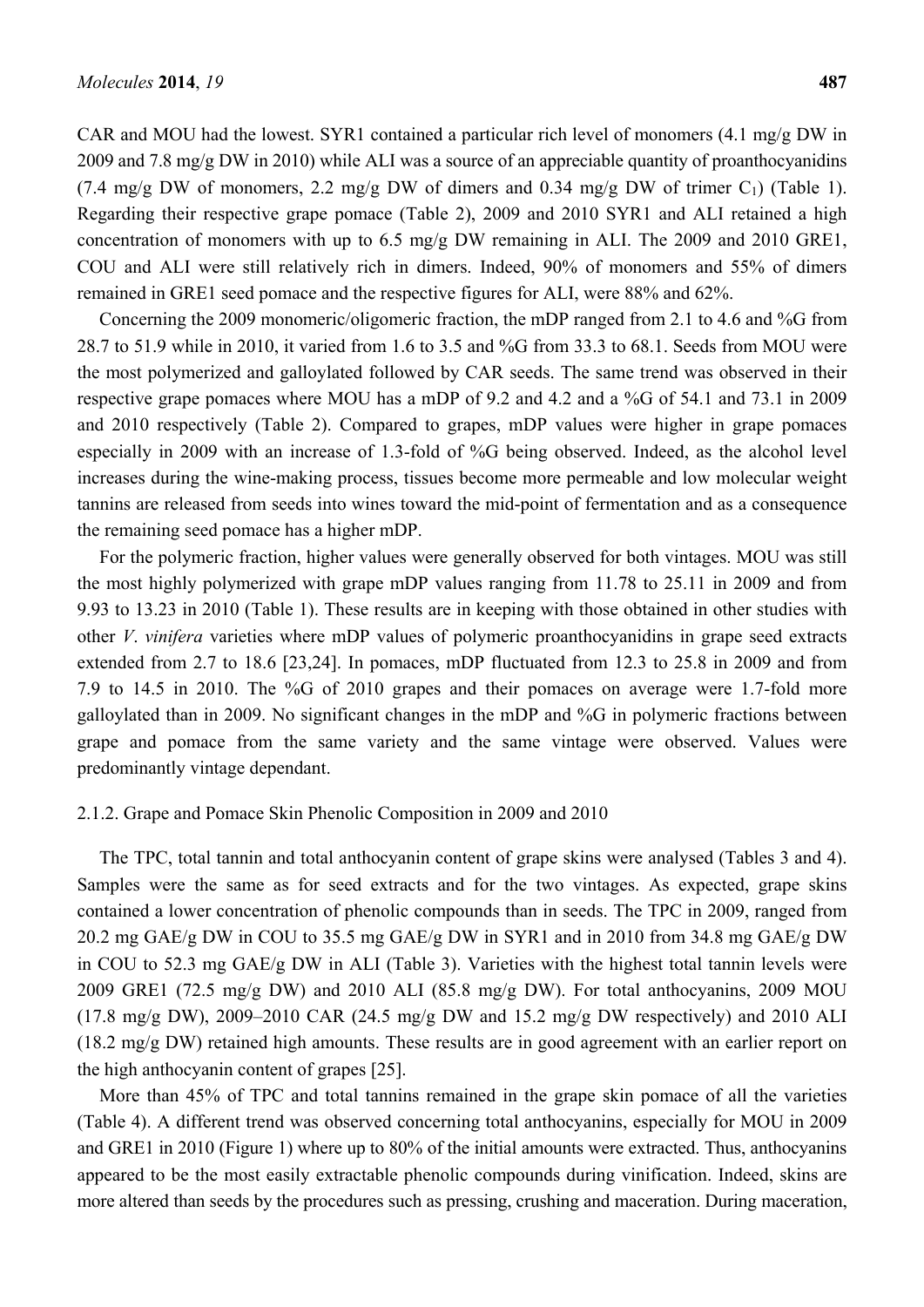appreciable substantial quantities of anthocyanins are extracted into wine. As the level of alcohol increases during vinification, anthocyanins are solubilized and released in the acidic matrix [26].

|                                      |                   |                   | <b>Phenolic Composition</b> |                   |                  |                  |                  |
|--------------------------------------|-------------------|-------------------|-----------------------------|-------------------|------------------|------------------|------------------|
|                                      |                   |                   | 2009                        |                   |                  |                  |                  |
|                                      | GRE1 <sup>a</sup> | GRE2 <sup>a</sup> |                             | SYR1 <sup>a</sup> | CAR <sup>a</sup> | MOU <sup>a</sup> | COU <sup>a</sup> |
| <b>TPC</b>                           | $23.4 \pm 0.7$    | $21.2 \pm 0.0$    |                             | $35.5 \pm 1.5$    | $21.7 \pm 0.4$   | $27.3 \pm 0.7$   | $20.2 \pm 0.3$   |
| Total tannins                        | $72.5 \pm 3.0$    | $57.9 \pm 1.4$    |                             | $66.4 \pm 6.9$    | $44.9 \pm 6.1$   | $67.2 \pm 6.1$   | $49.4 \pm 0.8$   |
| Total antho                          | $4.3 \pm 0.9$     | $10.0 \pm 0.7$    |                             | $12.9 \pm 1.4$    | $24.5 \pm 0.3$   | $17.8 \pm 2.1$   | $13.7 \pm 0.5$   |
| Catechin                             | $0.1 \pm 0.0$     | $0.01 \pm 0.0$    |                             | $0.3 \pm 0.02$    | $0.1 \pm 0.0$    | $0.04 \pm 0.01$  | $0.03 \pm 0.0$   |
| Epicatechin                          | $0.1 \pm 0.0$     | $0.001 \pm 0.0$   |                             | $0.1 \pm 0.06$    | $0.02 \pm 0.0$   | $0.01 \pm 0.02$  | $0.02 \pm 0.0$   |
| $\Sigma$ Monomers                    | $0.2 \pm 0.0$     | $0.01 \pm 0.00$   |                             | $0.4 \pm 0.1$     | $0.1 \pm 0.0$    | $0.1 \pm 0.01$   | $0.1 \pm 0.0$    |
| $\Sigma$ Dimers                      | $0.2 \pm 0.0$     | $0.02 \pm 0.00$   |                             | $1.0 \pm 0.1$     | $0.1 \pm 0.0$    | $0.1 \pm 0.02$   | $0.04 \pm 0.0$   |
| Trimer $C_1$                         |                   |                   |                             |                   |                  |                  |                  |
| <b>Monomeric/oligomeric fraction</b> |                   |                   |                             |                   |                  |                  |                  |
| mDP                                  | $5.7 \pm 0.3$     | $4.05 \pm 0.0$    |                             | $1.7 \pm 0.0$     | $1.4 \pm 0.0$    | $5.3 \pm 0.5$    | $2.8 \pm 0.0$    |
| %G                                   | $29.9 \pm 8.5$    | $28.3 \pm 0.0$    |                             | $29.9 \pm 0.2$    | $18.9 \pm 2.7$   | $18.3 \pm 1.1$   | $50.7 \pm 0.7$   |
| $\%P$                                | $47.4 \pm 5.1$    | $16.15 \pm 0.0$   |                             | $11.3 \pm 1.1$    | $8.6 \pm 0.4$    | $52.1 \pm 0.8$   | $5.8 \pm 0.2$    |
| <b>Polymeric fraction</b>            |                   |                   |                             |                   |                  |                  |                  |
| mDP                                  | $17.3 \pm 0.6$    | $22.9 \pm 0.4$    |                             | $18.5 \pm 0.0$    | $15.2 \pm 0.7$   | $14.1 \pm 0.3$   | $18.9 \pm 0.4$   |
| %G                                   | $23.2 \pm 4.0$    | $27.4 \pm 1.8$    |                             | $42.3 \pm 2.1$    | $46.1 \pm 0.2$   | $29.0 \pm 0.2$   | $26.6 \pm 1.6$   |
| $\%P$                                | $16.8 \pm 0.1$    | $11.3 \pm 2.2$    |                             | nd                | nd               | nd               | $16.2 \pm 0.0$   |
| Anthocyanins                         |                   |                   |                             |                   |                  |                  |                  |
| Dp                                   | $0.4 \pm 0.0$     | nd                |                             | nd                | $0.4 \pm 0.0$    | $0.5 \pm 0.0$    | nd               |
| Cy                                   | $0.4 \pm 0.0$     | nd                |                             | nd                | $0.3\pm0.0$      | $1.0\pm0.0$      | nd               |
| Pt                                   | $0.5 \pm 0.0$     | $0.1 \pm 0.0$     |                             | $0.3 \pm 0.00$    | $0.4 \pm 0.0$    | $0.9 \pm 0.0$    | $0.2 \pm 0.0$    |
| Pn                                   | $0.9 \pm 0.0$     | $0.3 \pm 0.0$     |                             | $1.2 \pm 0.01$    | $0.8 \pm 0.0$    | $2.2 \pm 0.0$    | $0.5 \pm 0.0$    |
| Mv                                   | $3.9 \pm 0.0$     | $0.9 \pm 0.0$     |                             | $5.8 \pm 0.05$    | $8.1 \pm 0.1$    | $6.0 \pm 0.0$    | $0.8 \pm 0.0$    |
| $\Sigma$ Gly                         | $6.1 \pm 0.0$     | $1.4 \pm 0.0$     |                             | $7.3 \pm 0.06$    | $9.9 \pm 0.1$    | $10.6 \pm 0.0$   | $1.4 \pm 0.0$    |
| $\Sigma$ Ace                         | $0.4 \pm 0.0$     | $0.2 \pm 0.0$     |                             | $1.1 \pm 0.01$    | $0.5 \pm 0.0$    | $0.6 \pm 0.0$    | $0.2 \pm 0.0$    |
| $\Sigma$ Coum                        | $0.9 \pm 0.0$     | $0.2 \pm 0.0$     |                             | $2.7 \pm 0.01$    | $2.5 \pm 0.0$    | $1.6 \pm 0.0$    | $0.2 \pm 0.0$    |
|                                      |                   |                   | 2010                        |                   |                  |                  |                  |
|                                      | GRE1 <sup>a</sup> | GRE2 <sup>a</sup> | SYR1 <sup>a</sup>           | SYR2 <sup>a</sup> | CAR <sup>a</sup> | $MOU^a$          | ALI <sup>a</sup> |
| <b>TPC</b>                           | $37.4 \pm 0.7$    | $37.9 \pm 0.1$    | $45.2 \pm 2.2$              | $39.7 \pm 0.3$    | $44.9 \pm 0.1$   | $41.3 \pm 1.6$   | $52.3 \pm 3.9$   |
| Total tannins                        | $59.5 \pm 5.2$    | $63.8 \pm 0.7$    | $73.0 \pm 6.0$              | $66.8 \pm 3.3$    | $65.2 \pm 0.7$   | $70.8 \pm 3.1$   | $85.8 \pm 8.4$   |
| Total antho                          | $11.2 \pm 0.2$    | $8.4 \pm 0.7$     | $12.1 \pm 0.3$              | $10.8 \pm 0.1$    | $15.2 \pm 0.0$   | $11.8 \pm 0.2$   | $18.2 \pm 2.5$   |
| Catechin                             | $1.2 \pm 0.1$     | $2.8 \pm 0.0$     | $1.4 \pm 0.0$               | $1.8 \pm 0.0$     | $4.0 \pm 0.1$    | $2.9 \pm 0.0$    | $7.6 \pm 0.1$    |
| Epicatechin                          | $0.3 \pm 0.0$     | $0.4 \pm 0.0$     | $0.4 \pm 0.0$               | $0.7 \pm 0.1$     | $0.3 \pm 0.0$    | $1.0 \pm 0.0$    | $1.1 \pm 0.0$    |
| $\Sigma$ Monomers                    | $1.6 \pm 0.0$     | $3.2 \pm 0.0$     | $1.8 \pm 0.0$               | $2.5 \pm 0.1$     | $4.3 \pm 0.0$    | $3.9 \pm 0.0$    | $8.7 \pm 0.1$    |
| $\Sigma$ Dimers                      | $0.1 \pm 0.0$     | $0.1 \pm 0.0$     | $0.0\pm0.0$                 | $0.04 \pm 0.0$    | $0.1 \pm 0.0$    | $0.1 \pm 0.0$    | $0.3 \pm 0.0$    |
| Trimer $C_1$                         | $0.004 \pm 0.0$   | $0.01 \pm 0.0$    | $0.004 \pm 0.0$             | $0.004 \pm 0.0$   | $0.002 \pm 0.0$  | $0.02 \pm 0.0$   | $0.02 \pm 0.0$   |

**Table 3.** Phenolic composition of grape skins in 2009 and 2010.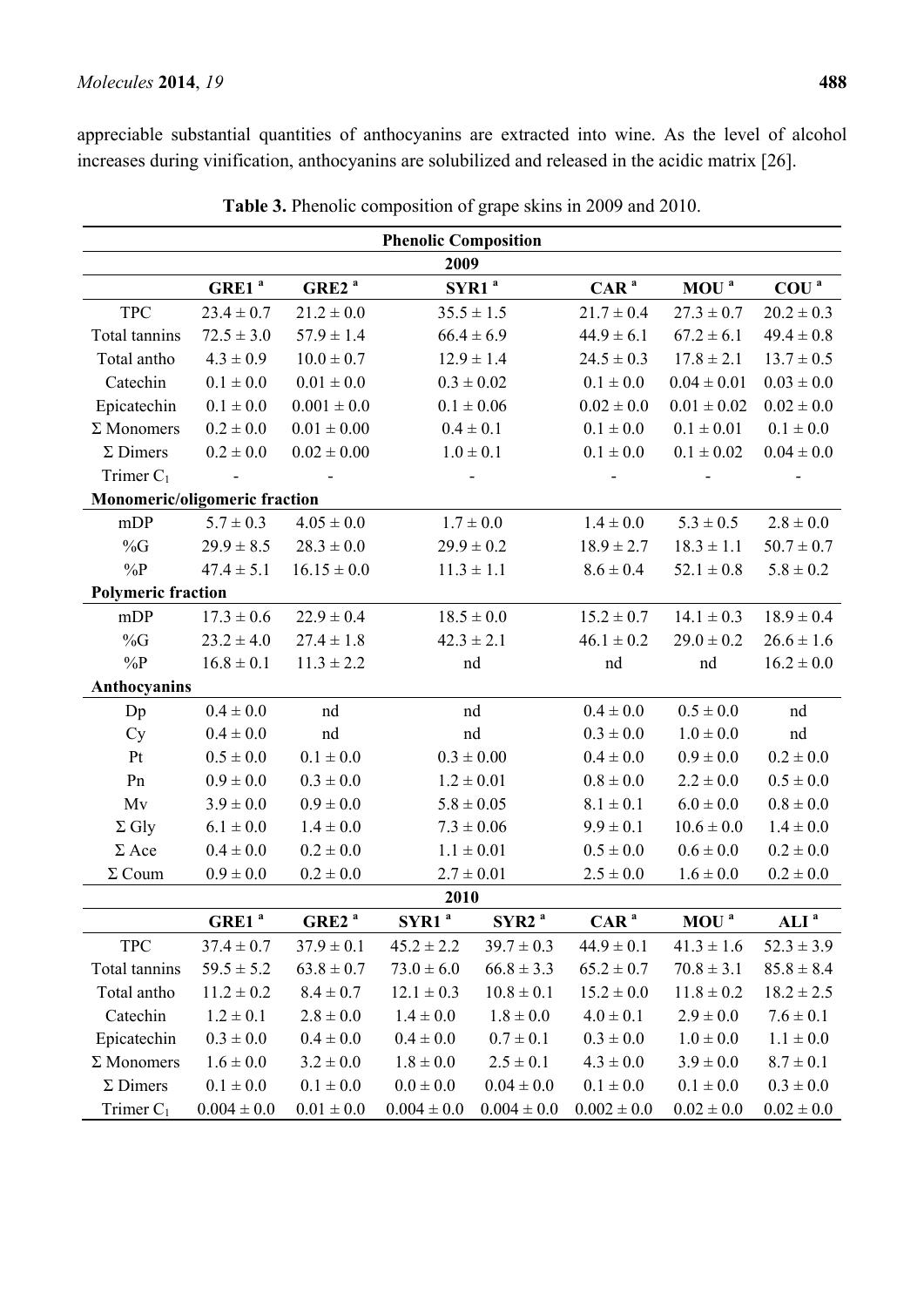|                                      |                   |                   | <b>Phenolic Composition</b> |                   |                  |                  |                  |
|--------------------------------------|-------------------|-------------------|-----------------------------|-------------------|------------------|------------------|------------------|
|                                      |                   |                   | 2010                        |                   |                  |                  |                  |
|                                      | GRE1 <sup>a</sup> | GRE2 <sup>a</sup> | SYR1 <sup>a</sup>           | SYR2 <sup>a</sup> | CAR <sup>a</sup> | MOU <sup>a</sup> | ALI <sup>a</sup> |
| <b>Monomeric/oligomeric fraction</b> |                   |                   |                             |                   |                  |                  |                  |
| mDP                                  | $4.9 \pm 0.0$     | $5.2 \pm 0.2$     | $11.1 \pm 2.0$              | $7.4 \pm 1.5$     | $8.2 \pm 0.6$    | $6.5 \pm 0.6$    | $5.4 \pm 1.2$    |
| %G                                   | $37.6 \pm 6.2$    | $30.5 \pm 6.6$    | $44.2 \pm 26.1$             | $46.6 \pm 7.3$    | $59.1 \pm 2.3$   | $47.1 \pm 7.5$   | $40.1 \pm 9.6$   |
| $\%P$                                | $25.2 \pm 6.9$    | $19.4 \pm 3.4$    | $24.7 \pm 15.7$             | $17.7 \pm 2.6$    | $10.3 \pm 1.5$   | $14.6 \pm 2.0$   | $8.5 \pm 0.7$    |
| <b>Polymeric fraction</b>            |                   |                   |                             |                   |                  |                  |                  |
| mDP                                  | $22.4 \pm 1.2$    | $19.4 \pm 0.1$    | $21.4 \pm 2.3$              | $18.8 \pm 0.0$    | $24.9 \pm 0.7$   | $21.4 \pm 0.5$   | $22.1 \pm 0.2$   |
| %G                                   | $7.7 \pm 0.5$     | $7.1 \pm 0.5$     | $6.9 \pm 1.4$               | $7.8 \pm 0.0$     | $9.0 \pm 0.2$    | $7.7 \pm 0.4$    | $8.4 \pm 0.5$    |
| $\%P$                                | $26.0 \pm 2.8$    | $28.5 \pm 0.7$    | $29.8 \pm 3.3$              | $26.5 \pm 0.0$    | $30.5 \pm 0.4$   | $23.5 \pm 1.0$   | $25.9 \pm 1.0$   |
| Anthocyanins                         |                   |                   |                             |                   |                  |                  |                  |
| Dp                                   | $2.5 \pm 0.3$     | $0.7 \pm 0.1$     | $1.4 \pm 0.0$               | $1.5 \pm 0.0$     | $2.9 \pm 0.1$    | $1.2 \pm 0.0$    | $1.5 \pm 0.0$    |
| Cy                                   | $0.5 \pm 0.1$     | $0.1 \pm 0.0$     | $0.1 \pm 0.0$               | $0.2 \pm 0.0$     | $0.1 \pm 0.0$    | $0.5 \pm 0.0$    | $0.1 \pm 0.0$    |
| Pt                                   | $1.4 \pm 0.0$     | $0.6 \pm 0.0$     | $1.1 \pm 0.0$               | $1.0 \pm 0.0$     | $2.6 \pm 0.7$    | $1.2 \pm 0.1$    | $1.4 \pm 0.0$    |
| Pn                                   | $1.6 \pm 0.1$     | $0.9 \pm 0.0$     | $1.0 \pm 0.0$               | $0.9 \pm 0.0$     | $0.7 \pm 0.2$    | $1.4 \pm 0.1$    | $2.7 \pm 0.0$    |
| Mv                                   | $6.3 \pm 0.5$     | $4.1 \pm 0.3$     | $7.0 \pm 0.0$               | $4.5 \pm 0.1$     | $8.2 \pm 0.3$    | $2.5 \pm 0.2$    | $11.5 \pm 0.1$   |
| $\Sigma$ Gly                         | $12.2 \pm 0.0$    | $6.4 \pm 0.0$     | $10.4 \pm 0.2$              | $8.2 \pm 0.1$     | $14.6 \pm 0.0$   | $6.8 \pm 0.2$    | $17.4 \pm 0.1$   |
| $\Sigma$ Ace                         | $0.6 \pm 0.0$     | $1.0 \pm 0.3$     | $0.7 \pm 0.0$               | $0.6 \pm 0.0$     | $0.7 \pm 0.0$    | $2.8 \pm 0.0$    | $1.6 \pm 0.0$    |
|                                      |                   |                   |                             |                   |                  |                  |                  |

**Table 3.** *Cont*.

<sup>a</sup> GRE1 and GRE2, Grenache; SYR1 and SYR2, Syrah; CAR, Carignan Noir; MOU, Mourvèdre, COU, Counoise; ALI, Alicante Bouchet. In units of mg/g DW seed or skin. Data are expressed as the mean of triplicate  $\pm$  standard deviation. TPC, total phenol content; Σ Monomers, sum of catechin and epicatechin; Σ Dimers, sum of dimers  $B_1$ ,  $B_2$ ,  $B_3$  and  $B_4$ ; mDP, mean degree of polymerization; %G, percentage of galloylation; %P, percentage of prodelphinidins; Total antho, total anthocyanins; Dp, delphinidin-3-*O*monoglucoside; Cy, Cyanidin-3-*O*-monoglucoside; Pt, Petunidin-3-*O*-monoglucoside; Pn, Peonidin-3-*O*monoglucoside; Mv, Malvidin-3-*O*-monoglucoside; Σ gly, sum of monoglucoside anthocyanins; Σ Ace, sum of petunidin-3-*O*-acetylmonoglucoside, peonidin-3-*O*-acetylmonoglucoside and malvidin-3-*O*acetylmonoglucoside; Σ Coum, sum of peonidin-3-(6-*O*-p-coumaroyl)monoglucoside and malvidin-3-(6-*O*-pcoumaroyl)monoglucoside; nd, not detected.

 $\Sigma$  Coum 1.1  $\pm$  0.0 0.7  $\pm$  0.0 2.0  $\pm$  0.0 1.1  $\pm$  0.0 3.1  $\pm$  0.1 1.6  $\pm$  0.0 2.4  $\pm$  0.0

Additional information was obtained when monomeric flavan-3-ols and oligomeric proanthocyanidins were analysed by HPLC. They showed substantial amounts of epicatechin, catechin, and procyanidin dimers  $B_2$ ,  $B_3$  and  $B_4$  in 2009 GRE1 and SYR1 grape skins (Table 3). In their respective skin pomaces, GRE1 and MOU retained the highest concentration of flavan-3-ols (Table 4). SYR1 and CAR were the most extracted varieties and retaining less than 10% of monomers and dimers. In 2010, grape varieties with the highest amounts of monomers and dimers in skins were the CAR, MOU and especially ALI which contained 8.7 mg/g DW of monomers and 0.3 mg/g DW of dimers. The vinification process removed more than 65% of the monomers and especially affected catechin levels (Table 4). Pomace from 2010 skins of COU and ALI were the richest in monomeric and oligomeric proanthocyanidins (Table 4 and Figure 1).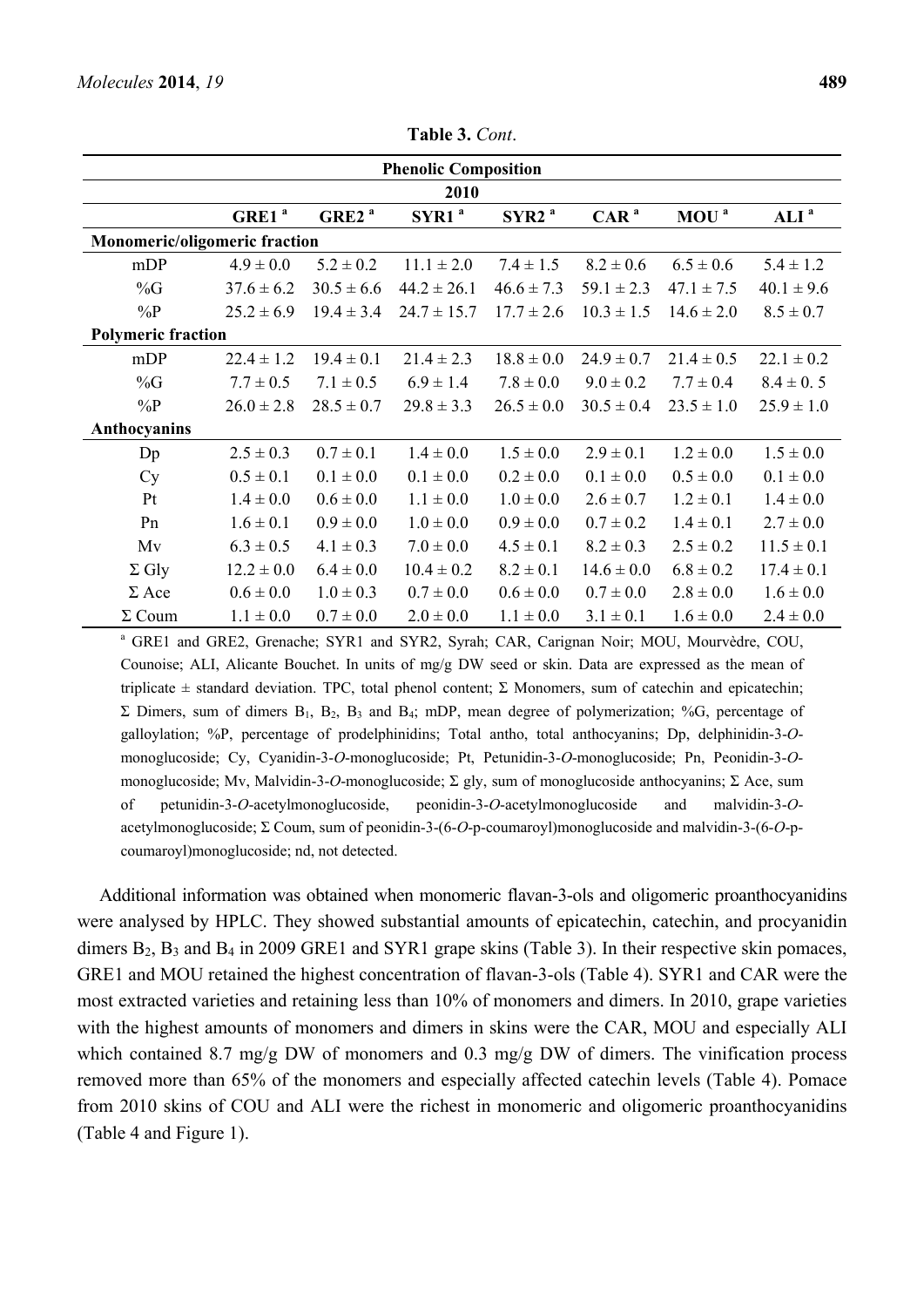## *Molecules* **2014**, *19* **490**

|                               |                   |                   |                   | <b>Phenolic Composition</b> |                  |                   |                  |                  |
|-------------------------------|-------------------|-------------------|-------------------|-----------------------------|------------------|-------------------|------------------|------------------|
|                               |                   |                   |                   | 2009                        |                  |                   |                  |                  |
|                               |                   |                   | GRE1 <sup>a</sup> | GRE2 <sup>a</sup>           |                  | SYR1 <sup>a</sup> | CAR <sup>a</sup> | MOU <sup>a</sup> |
|                               | <b>TPC</b>        |                   | $18.7 \pm 0.1$    | $11.8 \pm 0.7$              |                  | $15.5 \pm 0.1$    | $22.8 \pm 0.1$   | $12.1 \pm 0.8$   |
|                               | Total tannins     |                   | $53.4 \pm 1.2$    | $31.5 \pm 0.4$              |                  | $33.0 \pm 0.1$    | $56.1 \pm 0.3$   | $31.8 \pm 4.9$   |
|                               | Total antho       |                   | $3.7 \pm 0.0$     | $3.3 \pm 0.5$               |                  | $5.1 \pm 0.0$     | $7.1 \pm 0.5$    | $3.4 \pm 0.7$    |
|                               | Catechin          |                   | $0.03 \pm 0.0$    | $0.01 \pm 0.0$              |                  | $0.01 \pm 0.0$    | $0.01 \pm 0.0$   | $0.01 \pm 0.0$   |
|                               | Epicatechin       |                   | $0.003 \pm 0.0$   | $0.003 \pm 0.0$             |                  | $0.002 \pm 0.0$   | $0.002 \pm 0.0$  | $0.01\pm0.0$     |
|                               | $\Sigma$ Monomers |                   | $0.03 \pm 0.00$   | $0.01 \pm 0.0$              |                  | $0.01 \pm 0.0$    | $0.01 \pm 0.00$  | $0.02 \pm 0.0$   |
|                               | $\Sigma$ Dimers   |                   | $0.03 \pm 0.0$    | $0.01\pm0.0$                |                  | $0.01\pm0.0$      | $0.01\pm0.0$     | $0.02 \pm 0.0$   |
|                               | Trimer $C_1$      |                   |                   |                             |                  |                   |                  |                  |
| Monomeric/oligomeric fraction |                   |                   |                   |                             |                  |                   |                  |                  |
|                               | mDP               |                   | $3.8 \pm 0.0$     | $3.8 \pm 0.1$               |                  | $4.0 \pm 0.3$     | $2.23 \pm 0.22$  | $7.5 \pm 0.4$    |
|                               | $\%G$             |                   | $17.2 \pm 0.5$    | $19.8 \pm 1.4$              |                  | $19.3 \pm 0.40$   | $10.0 \pm 1.5$   | $21.3 \pm 2.1$   |
|                               | $\%P$             |                   | $6.4 \pm 0.9$     | $28.2 \pm 2.3$              |                  | $6.6 \pm 0.4$     | $14.2 \pm 6.7$   | $17.9 \pm 5.0$   |
| <b>Polymeric fraction</b>     |                   |                   |                   |                             |                  |                   |                  |                  |
|                               | mDP               |                   | $13.7 \pm 0.4$    | $17.6 \pm 0.0$              |                  | $13.0 \pm 0.6$    | $12.0 \pm 0.2$   | $11.1 \pm 0.0$   |
|                               | $\%G$             |                   | $33.3 \pm 0.1$    | $20.5 \pm 0.0$              |                  | $38.0\pm1.0$      | $34.8 \pm 0.7$   | $4.7 \pm 0.0$    |
|                               | $\%P$             |                   | $7.1 \pm 0.8$     | $26.9 \pm 0.0$              |                  | ${\rm ND}$        | ND               | $58.4 \pm 0.0$   |
| Anthocyanins                  |                   |                   |                   |                             |                  |                   |                  |                  |
|                               | Dp                |                   | $0.3 \pm 0.0$     | $0.2 \pm 0.0$               |                  | $0.2 \pm 0.0$     | $0.7 \pm 0.0$    | $0.2 \pm 0.0$    |
|                               | Cy                |                   | $0.2 \pm 0.0$     | $0.2 \pm 0.0$               |                  | $0.2 \pm 0.0$     | $0.2 \pm 0.0$    | $0.1 \pm 0.0$    |
|                               | Pt                |                   | $0.3 \pm 0.0$     | $0.3 \pm 0.0$               |                  | $0.3 \pm 0.0$     | $0.9 \pm 0.0$    | $0.3 \pm 0.0$    |
|                               | Pn                |                   | $0.4 \pm 0.0$     | $0.5\pm0.0$                 |                  | $0.4 \pm 0.0$     | $0.4 \pm 0.0$    | $0.3 \pm 0.0$    |
|                               | Mv                |                   | $1.7 \pm 0.0$     | $2.6 \pm 0.0$               |                  | $3.1 \pm 0.1$     | $6.8 \pm 0.0$    | $2.0 \pm 0.0$    |
|                               | $\Sigma$ Gly      |                   | $2.9 \pm 0.0$     | $3.8 \pm 0.0$               |                  | $4.2 \pm 0.1$     | $9.0 \pm 0.0$    | $2.9 \pm 0.0$    |
|                               | $\Sigma$ Ace      |                   | $0.4 \pm 0.0$     | $0.5 \pm 0.0$               |                  | $0.8\pm0.0$       | $0.4 \pm 0.0$    | $0.2 \pm 0.0$    |
|                               | $\Sigma$ Coum     |                   | $1.3 \pm 0.0$     | $1.4 \pm 0.0$               |                  | $2.3 \pm 0.0$     | $5.2 \pm 0.0$    | $0.7 \pm 0.0$    |
|                               |                   |                   |                   | 2010                        |                  |                   |                  |                  |
|                               | GRE1 <sup>a</sup> | GRE2 <sup>a</sup> | SYR1 <sup>a</sup> | SYR2 <sup>a</sup>           | CAR <sup>a</sup> | $MOU^a$           | COU <sup>a</sup> | ALI <sup>a</sup> |
| <b>TPC</b>                    | $17.1 \pm 0.4$    | $19.5 \pm 1.0$    | $24.3 \pm 0.0$    | $20.8 \pm 0.2$              | $25.1 \pm 1.1$   | $26.3 \pm 0.3$    | $20.5 \pm 0.2$   | $31.6 \pm 1.7$   |
| Total tannins                 | $33.9 \pm 1.4$    | $35.2 \pm 0.2$    | $35.9 \pm 1.1$    | $31.8 \pm 0.1$              | $46.2 \pm 0.3$   | $47.3 \pm 1.3$    | $37.6 \pm 0.4$   | $55.3 \pm 5.7$   |
| Total antho                   | $1.6 \pm 0.1$     | $3.24 \pm 0.0$    | $4.9 \pm 0.1$     | $5.0 \pm 0.1$               | $7.7 \pm 0.5$    | $3.8 \pm 0.3$     | $2.0 \pm 0.0$    | $10.0 \pm 0.8$   |
| Catechin                      | $0.5 \pm 0.0$     | $0.51 \pm 0.1$    | $0.4 \pm 0.0$     | $0.6 \pm 0.1$               | $0.4 \pm 0.0$    | $0.3 \pm 0.0$     | $0.7 \pm 0.1$    | $1.3 \pm 0.1$    |
| Epicatechin                   | $0.0 \pm 0.0$     | $0.26 \pm 0.0$    | $0.3 \pm 0.0$     | $0.2 \pm 0.0$               | $0.2 \pm 0.0$    | $0.2 \pm 0.0$     | $0.6 \pm 0.1$    | $1.1 \pm 0.2$    |
| $\Sigma$ Monomers             | $0.5 \pm 0.0$     | $0.8 \pm 0.1$     | $0.7 \pm 0.0$     | $0.8 \pm 0.1$               | $0.7 \pm 0.0$    | $0.5 \pm 0.0$     | $1.3 \pm 0.1$    | $2.4 \pm 0.2$    |
| $\Sigma$ Dimers               | $0.1 \pm 0.0$     | $0.1 \pm 0.0$     | $0.2 \pm 0.0$     | $0.04\pm0.0$                | $0.1 \pm 0.0$    | $0.1\pm0.00$      | $0.2 \pm 0.0$    | $0.1 \pm 0.0$    |
| Trimer $C_1$                  | $0.02 \pm 0.0$    | $0.02 \pm 0.0$    | $0.03 \pm 0.0$    | $0.01 \pm 0.0$              | $0.01 \pm 0.0$   | $0.03 \pm 0.0$    | $0.04 \pm 0.0$   | $0.03 \pm 0.0$   |
| Monomeric/oligomeric fraction |                   |                   |                   |                             |                  |                   |                  |                  |
| mDP                           | $12.1 \pm 0.9$    | $7.8 \pm 0.0$     | $9.4 \pm 0.0$     | $10.2 \pm 0.0$              | $10.3 \pm 0.1$   | $9.2 \pm 0.5$     | $11.2 \pm 0.5$   | $9.9 \pm 2.4$    |
| $\%G$                         | $9.7 \pm 0.3$     | $19.2 \pm 0.0$    | $20.9 \pm 0.8$    | $23.8 \pm 0.1$              | $17.3 \pm 0.3$   | $18.6 \pm 0.1$    | $25.3 \pm 0.3$   | $13.8 \pm 0.8$   |
| $\%P$                         | $16.9 \pm 2.1$    | $24.9 \pm 0.0$    | $29.1 \pm 0.2$    | $26.3 \pm 0.0$              | $34.9 \pm 0.6$   | $26.1 \pm 0.3$    | $32.4 \pm 0.6$   | $31.1 \pm 0.6$   |

**Table 4.** Phenolic composition of grape pomace skins in 2009 and 2010.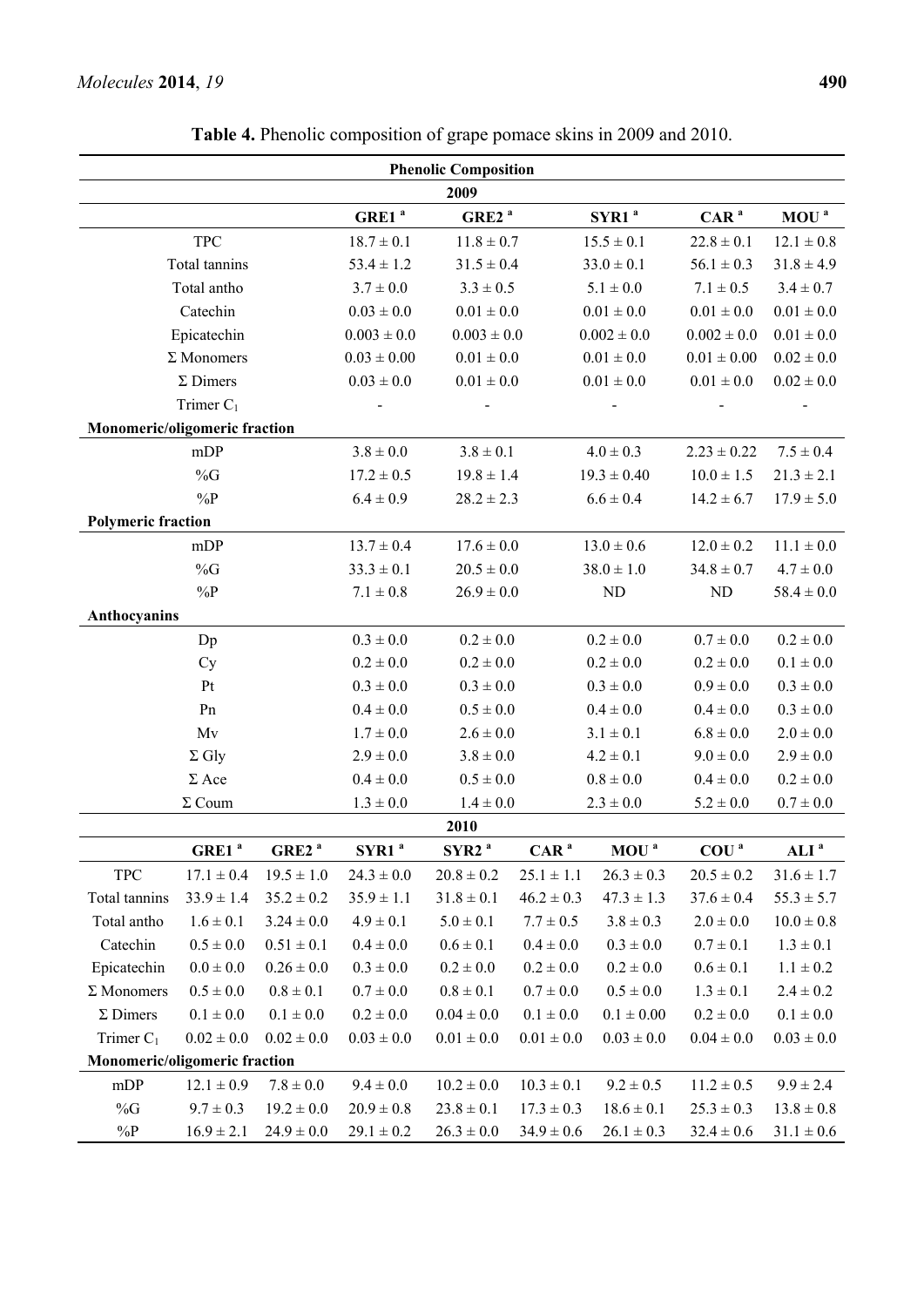|               |                           |                   |                   | <b>Phenolic Composition</b> |                  |                |                  |                  |
|---------------|---------------------------|-------------------|-------------------|-----------------------------|------------------|----------------|------------------|------------------|
|               |                           |                   |                   | 2010                        |                  |                |                  |                  |
|               | GRE1 <sup>a</sup>         | GRE2 <sup>a</sup> | SYR1 <sup>a</sup> | SYR2 <sup>a</sup>           | CAR <sup>a</sup> | $MOU^a$        | COU <sup>a</sup> | ALI <sup>a</sup> |
|               | <b>Polymeric fraction</b> |                   |                   |                             |                  |                |                  |                  |
| mDP           | $10.7 \pm 0.2$            | $11.0 \pm 0.8$    | $11.5 \pm 0.8$    | $12.2 \pm 1.2$              | $12.1 \pm 0.6$   | $12.2 \pm 1.2$ | $11.7 \pm 0.3$   | $10.9 \pm 1.8$   |
| %G            | $10.0 \pm 0.5$            | $7.6 \pm 0.5$     | $7.1 \pm 0.2$     | $10.5 \pm 0.2$              | $6.1 \pm 0.0$    | $10.5 \pm 0.2$ | $10.2 \pm 0.6$   | $11.0 \pm 0.9$   |
| $\%P$         | $17.7 \pm 0.3$            | $19.2 \pm 0.2$    | $19.0 \pm 0.4$    | $18.1 \pm 0.1$              | $20.7 \pm 0.4$   | $18.1 \pm 0.1$ | $18.8 \pm 0.0$   | $16.7 \pm 1.0$   |
| Anthocyanins  |                           |                   |                   |                             |                  |                |                  |                  |
| Dp            | $0.3 \pm 0.0$             | $1.5 \pm 0.3$     | $1.2 \pm 0.0$     | $1.5 \pm 0.0$               | $4.2 \pm 0.7$    | $1.4 \pm 0.2$  | $0.6 \pm 0.0$    | $1.6 \pm 0.1$    |
| <b>Cy</b>     | $0.1 \pm 0.0$             | $0.1 \pm 0.0$     | $0.1 \pm 0.0$     | $0.1 \pm 0.0$               | $0.1 \pm 0.0$    | $0.1 \pm 0.0$  | $0.1 \pm 0.0$    | $0.1 \pm 0.0$    |
| Pt            | $0.3 \pm 0.0$             | $0.9 \pm 0.2$     | $0.9 \pm 0.0$     | $1.0 \pm 0.0$               | $1.9 \pm 0.2$    | $0.9 \pm 0.1$  | $0.4 \pm 0.0$    | $1.2 \pm 0.1$    |
| Pn            | $0.3 \pm 0.0$             | $0.7 \pm 0.1$     | $0.6 \pm 0.0$     | $0.6 \pm 0.0$               | $0.5 \pm 0.0$    | $0.5 \pm 0.1$  | $0.5 \pm 0.0$    | $2.6 \pm 0.1$    |
| Mv            | $1.6 \pm 0.0$             | $5.4 \pm 0.8$     | $7.8 \pm 0.1$     | $5.3 \pm 0.0$               | $7.1 \pm 0.7$    | $3.3 \pm 0.3$  | $1.8 \pm 0.0$    | $8.9 \pm 0.1$    |
| $\Sigma$ Gly  | $2.6 \pm 0.0$             | $8.6 \pm 0.0$     | $10.5 \pm 0.0$    | $8.5 \pm 0.0$               | $13.7 \pm 0.0$   | $6.2 \pm 0.0$  | $3.3 \pm 0.1$    | $14.3 \pm 0.0$   |
| $\Sigma$ Ace  | $0.2 \pm 0.0$             | $0.2 \pm 0.0$     | $0.2 \pm 0.0$     | $0.2 \pm 0.0$               | $0.2 \pm 0.0$    | $0.2 \pm 0.0$  | $0.2 \pm 0.0$    | $0.20 \pm 0.0$   |
| $\Sigma$ Coum | $0.4 \pm 0.0$             | $1.0 \pm 0.0$     | $5.3 \pm 0.0$     | $1.2 \pm 0.10$              | $3.1 \pm 0.0$    | $0.7 \pm 0.0$  | $0.6 \pm 0.0$    | $4.1 \pm 0.0$    |

**Table 4.** *Cont*.

<sup>a</sup> GRE1 and GRE2, Grenache; SYR1 and SYR2, Syrah; CAR, Carignan Noir; MOU, Mourvèdre, COU, Counoise; ALI, Alicante Bouchet. In units of mg/g DW seed or skin. Data are expressed as the mean of triplicate  $\pm$  standard deviation. TPC, total phenol content; Σ Monomers, sum of catechin and epicatechin; Σ Dimers, sum of dimers B<sub>1</sub>, B<sub>2</sub>, B<sub>3</sub> and B<sub>4</sub>; mDP, mean degree of polymerization; %G, percentage of galloylation; %P, percentage of prodelphinidins; Total antho, total anthocyanins; Dp, delphinidin-3-*O*-monoglucoside; Cy, Cyanidin-3-*O*-monoglucoside; Pt, Petunidin-3-*O*-monoglucoside; Pn, Peonidin-3-*O*-monoglucoside; Mv, Malvidin-3-*O*-monoglucoside; Σ gly, sum of monoglucoside anthocyanins; Σ Ace, sum of petunidin-3-*O*-acetylmonoglucoside, peonidin-3-*O*-acetylmonoglucoside and malvidin-3-*O*-acetylmonoglucoside; Σ Coum, sum of peonidin-3-(6-*O*-p-coumaroyl)monoglucoside and malvidin-3-(6-*O*-p-coumaroyl)monoglucoside; nd, not detected.

As previously observed in previous studies [27,28] the proanthocyanidins in skins differed from those in seeds primarily by the presence of prodelphinidins, higher mDP values and lower amounts of galloylated derivatives. In the case of the 2009 vintage, substantial difference in grape skins were observed between varieties especially concerning the %G which varied from 18.3 in MOU to 50.7 in COU and the %P which ranged 5.6 in COU to 52.1 in MOU in the monomeric/oligomeric fraction. mDP values varied from 1.4 to 5.7. In the polymeric fraction, mDP ranged from 14.1 to 23, %G from 23.2 to 46.1 and only the %P of GRE1, GRE2 and COU have been detected.

In 2010 grape skins, in the monomeric/oligomeric fractions, mDP varied from 4.9 to 11.1, %G from 30.5 to 59.1 and %P from 8.5 to 25.2 (Table 3). In the polymeric fraction, mDP fluctuated from 18.8 to 24.8. For the %G and %P, non-significant differences were observed between varieties and values ranged from 6.9 to 9.5 and from 22.2 to 30.5 respectively. These results are consistent with data concerning mDP values of polymeric proanthocyanidins which can vary from 10 to  $\sim 83$ , depending on the fractionation technique employed, the grape variety and the vintage [29–31]. Compared to other studies on Italian and Bordeaux grape varieties with vintage 2008, 2009 and 2010, our %G and %P are higher. Indeed, these results can be related to the varieties and vintage effects [27,30,32]. Grape skin pomace analyses underlined that vinification affected the characteristics of proanthocyanidins in skins. Actually, for the two vintages, in grape skin pomace extracts, an increase in mDP and a decrease in %G in the monomeric/oligomeric fractions was observed. As for seeds, these values suggest that proanthocyanidins with low mDP were the most readily extracted into wines. In the polymeric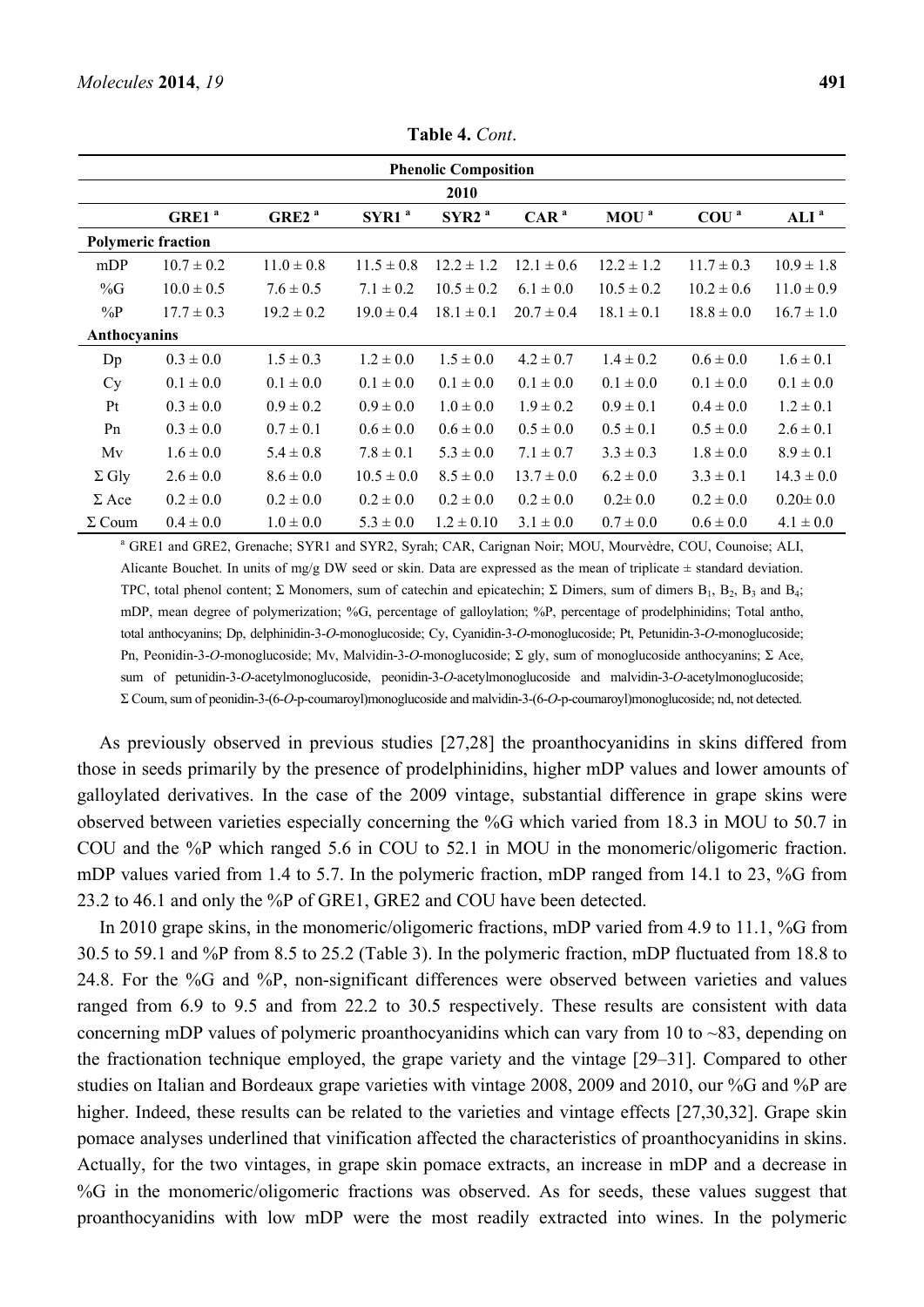fraction, the trend was opposite since mDP decreased in pomaces. This observation demonstrates that not only the small proanthocyanidins but also the more polymerized ones can be extracted from skins, probably during different periods of the vinification process, especially during the maceration period. No conclusions can be drawn concerning %P in 2009 because of varietal differences. However, in 2010, %P tended to increase in monomeric/oligomeric fractions while the opposite was observed in polymeric fractions.

The anthocyanin content of skin extracts was analysed by HPLC and the profiles obtained were in good agreement with those obtained in earlier studies with *V*. *vinifera* L. grapes [33,34]. In addition, individual anthocyanin concentrations obtained by HPLC were well correlated with estimates of total anthocyanin content. For both vintages and for all varieties, malvidin-3-*O*-monoglucoside was the major anthocyanin and accounted for 40% to 55% of total anthocyanins depending on the variety (Table 3). In 2009 grapes, we noted that SYR1, CAR and MOU contained more glycosylated, acetylated and *p*-coumaroylated anthocyanins than the other varieties. Values ranged from 1.4 mg/g DW to 10.6 mg/g DW for glycosylated anthocyanins, from 0.2 mg/g DW to 1.1 mg/g DW for acetyl-anthocyanins and from 0.2 mg/g DW to 2.7 mg/g DW for *p*-coumaroylated anthocyanins. In grape skin pomace samples, CAR and SYR1 still contained the highest amounts of glycosylated and *p*-coumaroylated anthocyanins, with 8.9 mg/g DW and 5.2 mg/g DW respectively. MOU was the most affected by vinification since more than 70% of the initial anthocyanins were extracted into wines.

As previously noted, the anthocyanin content of grape skins was higher in 2010 than 2009. Grape skin extracts from ALI contained the highest quantities of glycoside-, acetyl- and *p-*coumaroyl-anthocyanins, 17.40, 1.57 and 2.38 mg/g DW, respectively (Table 3). Indeed, "teinturier" cultivars (*i*.*e*., Alicante Bouchet) had higher anthocyanin content than "non-teinturier" grapes (*i*.*e*., Grenache, Syrah, Carignan, Mourvèdre and Carignan). It has been reported that Alicante skins contain principally malvidin-3-*O*glucoside (39%–48% of the total) as expected for the *V*. *vinifera* cultivars, but also contain unusually high amounts of peonidin-3-*O*-glucoside (19%-31%) when compared to Cabernet Sauvignon and Tempranillo [35]. Among "non-teinturier" varieties, SYR1 and CAR were particularly rich in glycosylated and *p*-coumaroylated anthocyanins, for both 2009 and 2010 vintages, while MOU was rich in acetylated anthocyanins, especially in 2010. Appreciable amounts of anthocyanins remained in grape skin pomace of SYR1, CAR and ALI, with up to 14.3 mg/g DW, 0.22 mg/g DW and 5.3 mg/g DW of glycoside-, acetyl- and *p*-coumaroyl-anthocyanins, respectively, being retained (Table 4). In 2009 and 2010 skin pomace of GRE1 and COU contained the lowest levels of anthocyanins whereas CAR (2009 and 2010), GRE2 (2010), SYR2 (2010) and MOU (2010) retained high quantities of glycoside-, acetyl- and *p*-coumaroyl-anthocyanins.

Furthermore, for the two vintages, the data obtained with grape skins and pomace skins indicated that the wine making process resulted in a relative increase *p*-coumaroyl derivatives and a decrease of the acetyl-anthocyanins. This phenomenon has also been observed in an earlier study which found that the relative content of *p*-coumaroyl derivatives of malvidin and peonidin was lower in wines than in fresh grape skins but higher in pomace [36]. Slow rates of extraction of the *p*-coumaroyl anthocyanins compared to the acetyl-anthocyanins from skins during vinification could explained the presence of similar amounts of these anthocyanins in fresh grape skins and pomace skins [37].

Several studies have shown that phenolic composition in grapes, wines and pomaces highly depend on grape varieties, vineyard location, cultivation system, vintages and winemaking process [7,27,38,39].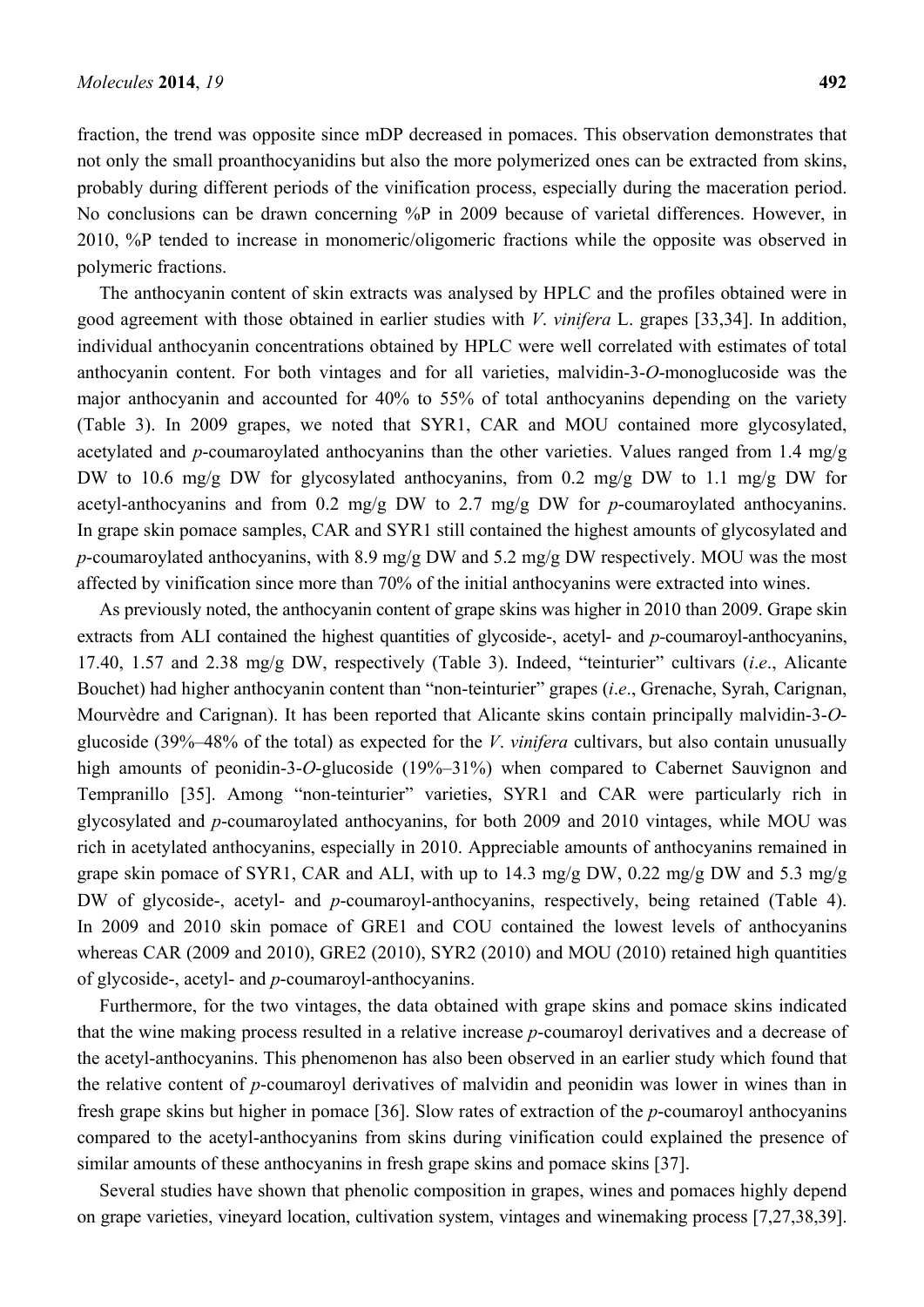Most of analytical studies have mentioned the question of "terroir" from the viticultural point of view, considering the impact of environmental factors (*i*.*e*., soil composition, climatic changes, vine phenology) on the quality of the grape or wine [39,40]. The Rhône Valley area ground consists of stony, well aerated and free-draining soil composed of a layer of marine molasses (sandstone) covered by alpine alluvium and the presence of a great number of rounded stones known as "galets" on the topsoil. These "galets" make a significant contribution to the quality of the wines by retaining the heat of the day and radiate it to the vines during the night. Considering these observations, when studying the soil alone, it is difficult to determine its influence on the constitution and the quality of grape and wine. Climatic conditions of the vintages greatly impact the grape composition [40] and factors such as the recorded climatic conditions and weather indicators (*i*.*e*., temperatures, sunlight exposure and vine water status) should be also taken into account. In the present investigation, higher concentrations of polyphenols were found in 2010 vintage seeds and skins than in 2009. Considering climatic conditions, cumulated precipitation 60 days before flowering in the Rhône Valley area was 127 mm in 2009 and 99 mm in 2010. The water deficit induced by low rain falls in 2010 could lead to an activation of the flavonoid pathway responsible for tannin and anthocyanin biosynthesis which occurs from the flowering stage and the beginning of berry growth [41]. This observation would explain the higher TPCs obtained with 2010 grapes. Other investigators have mentioned the impact of climatic conditions such as sunlight exposure and average temperatures as factors impacting polyphenol accumulation in grapes [42–44]. In the Rhône valley region, sunlight exposure in 2009 and 2010 were 2958 and 2753 h respectively while average temperatures from May to September were 22 °C and 22.5 °C respectively. According to Chorti *et al*. [42] sunlight exposure which is essential for grape berry ripening could be responsible for excessive sunburn, qualitative and quantitative vine damages especially on anthocyanins. The sunlight exposure in 2009 was higher than in 2010 which could also explain a lower phenolic content in 2009 grapes. This vintage impact had direct consequences on the phenolic content of grape pomaces which followed the same pattern as their parent grapes, with higher concentrations being evident in the 2010 vintage material.

## *2*.*2*. *Antioxidant Activity of Grape Pomace Extracts*

The antioxidant potential of each sample was determined in order to select the most active grape pomace seeds and skins among studied varieties. Antioxidant capacity of each extracts cannot be assessed by a single method. Indeed, antioxidant measurements can be related either to the capacity of extracts to directly transfer hydrogen to a radical (DPPH or ABTS) or to act as competitors for the peroxy radicals (ORAC test) [45]. Hence, more than one type of antioxidant measurement needs to be performed to take into account the various mode of action of antioxidants [46]. In that context, the free radical scavenging capacities of seed and skin extracts were evaluated by the four tests, the FRAP, ABTS<sup>+</sup> decolorization, DPPH and ORAC assays.

## 2.2.1. Antioxidant Activity of Grape Pomace Seed Extracts

Concerning the 2009 vintage, only purified extracts including the monomeric/oligomeric and polymeric fractions were tested in the antioxidant assays. Different classification of pomace seed varieties was obtained. With the monomeric/oligomeric fraction, GRE1 contained the most antioxidants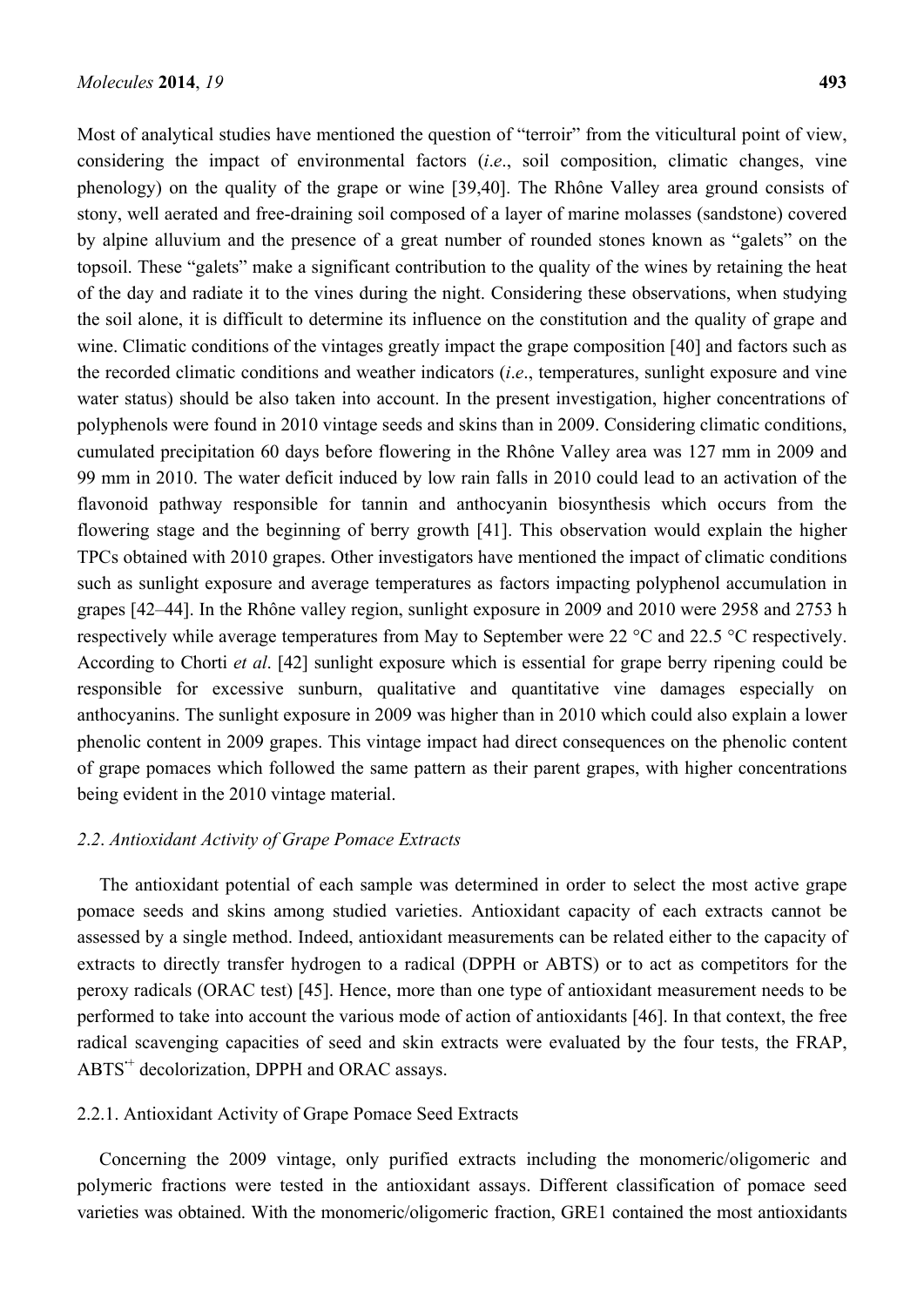(ORAC: 146.3  $\mu$ M TE/g DW; FRAP: 114.6  $\mu$ M Fe<sup>2+</sup>/g DW, ABTS: 94.8  $\mu$ M TE/g DW and DPPH: 56.4 TE/g DW) in all four assays (Table 5), followed by SYR1 seed extracts. These results are in accordance with tannin analysis since SYR1 and GRE1 contain appreciable amounts of TPC and tannins as well as high levels of monomeric and dimeric proanthocyanidins.

|                                                                                                      |          |      |          | 2009      |          |      |                                 |           |                  |           |
|------------------------------------------------------------------------------------------------------|----------|------|----------|-----------|----------|------|---------------------------------|-----------|------------------|-----------|
|                                                                                                      | GRE1 $a$ |      | $GRE2^a$ |           | $SYR1^a$ |      | $CAR$ <sup><math>a</math></sup> |           | MOU <sup>a</sup> |           |
|                                                                                                      | Mean     | SD   | Mean     | <b>SD</b> | Mean     | SD   | Mean                            | <b>SD</b> | Mean             | <b>SD</b> |
| <b>Seeds</b>                                                                                         |          |      |          |           |          |      |                                 |           |                  |           |
| <b>Purified extracts:</b>                                                                            |          |      |          |           |          |      |                                 |           |                  |           |
| Monomeric/oligomeric fraction                                                                        |          |      |          |           |          |      |                                 |           |                  |           |
| <b>ORAC</b>                                                                                          | 146.3    | 17.8 | 102.2    | 16.0      | 84.4     | 29.0 | 42.4                            | 10.8      | 41.8             | 4.9       |
| <b>FRAP</b>                                                                                          | 114.6    | 11.8 | 53.7     | 2.4       | 106.8    | 17.3 | 74.9                            | 7.98      | 60.4             | 3.7       |
| <b>ABTS</b>                                                                                          | 94.8     | 2.1  | 53.1     | 3.6       | 83.3     | 13.8 | 71.6                            | 6.0       | 62.6             | 2.1       |
| <b>DPPH</b>                                                                                          | 56.4     | 2.6  | 38.0     | 5.7       | 49.7     | 8.7  | 39.8                            | 2.2       | 38.7             | 4.4       |
| <b>Polymeric fraction</b>                                                                            |          |      |          |           |          |      |                                 |           |                  |           |
| ORAC                                                                                                 | 94.1     | 1.9  | 42.3     | 8.9       | 66.5     | 5.5  | 54.6                            | 2.7       | 51.9             | 0.6       |
| <b>FRAP</b>                                                                                          | 185.2    | 1.5  | 59.8     | 6.3       | 118.4    | 2.7  | 138.0                           | 15.1      | 93.2             | 1.9       |
| <b>ABTS</b>                                                                                          | 421.4    | 8.9  | 311.0    | 48.7      | 262.9    | 10.0 | 324.3                           | 26.6      | 234.0            | 26.5      |
| <b>DPPH</b>                                                                                          | 300.9    | 19.4 | 335.6    | 23.0      | 208.4    | 24.1 | 191.0                           | 11.8      | 212.7            | 8.8       |
| <b>Skins</b>                                                                                         |          |      |          |           |          |      |                                 |           |                  |           |
| <b>Purified extracts:</b>                                                                            |          |      |          |           |          |      |                                 |           |                  |           |
| <b>Monomeric/oligomeric fraction</b>                                                                 |          |      |          |           |          |      |                                 |           |                  |           |
| <b>ORAC</b>                                                                                          | 63.8     | 3.2  | 63.8     | 2.2       | 94.0     | 1.4  | 37.4                            | 1.8       | 47.8             | 14.7      |
| <b>FRAP</b>                                                                                          | 57.3     | 6.6  | 13.7     | 2.4       | 53.1     | 3.1  | 91.4                            | 2.6       | 15.2             | 0.7       |
| <b>ABTS</b>                                                                                          | 40.6     | 4.2  | 25.3     | 1.5       | 37.1     | 1.5  | 62.0                            | 1.6       | 33.7             | 0.9       |
| <b>DPPH</b>                                                                                          | 20.5     | 0.6  | 16.6     | 0.6       | 18.8     | 1.5  | 26.9                            | 1.4       | 19.3             | 1.6       |
| <b>Polymeric fraction</b>                                                                            |          |      |          |           |          |      |                                 |           |                  |           |
| ORAC                                                                                                 | 86.8     | 0.3  | 55.4     | 3.6       | 57.2     | 1.5  | 66.9                            | 7.3       | 42.4             | 4.0       |
| <b>FRAP</b>                                                                                          | 120.9    | 6.9  | 35.1     | 4.4       | 78.7     | 0.2  | 112.7                           | 14.1      | 78.0             | 13.7      |
| <b>ABTS</b>                                                                                          | 286.7    | 19.9 | 77.9     | 3.7       | 121.1    | 7.1  | 197.0                           | 21.5      | 129.8            | 8.8       |
| <b>DPPH</b>                                                                                          | 203.1    | 10.6 | 97.0     | 11.0      | 76.1     | 5.9  | 113.8                           | 13.4      | 110.7            | 8.1       |
| <sup>a</sup> GRE1 and GRE2, Grenache; SYR1 and SYR2, Syrah; CAR, Carignan Noir; MOU, Mourvèdre, COU, |          |      |          |           |          |      |                                 |           |                  |           |

**Table 5.** Radical scavenging capacity of grape pomace skins and seeds in 2009.

Counoise; ALI, Alicante Bouchet; SD, standard deviation. Data are expressed as the mean of triplicate  $\pm$  SD; <sup>b</sup> ORAC, ABTS and DPPH are expressed as µmol Trolox/g DW and FRAP as µmol Fe<sup>2+</sup>/g DW.

Regression analyses (correlation coefficient  $R^2$ ) were attempted in order to correlate results obtained with the different methods. The best correlations were obtained with FRAP followed by DPPH and ABTS ( $R^2 = 0.94$ ,  $R^2 = 0.87$  and  $R^2 = 0.81$  respectively) (Figure 2). A weaker correlation was obtained with the ORAC assay ( $R^2 = 0.41$ ) confirming the variations in reactivity of the different assays (Figure 2). Positive correlations between TPC and antiradical activity using similar tests on grape seed samples and various plant samples have also been observed by other investigators [47–50]. In the current study, MOU was the most polymerized and galloylated sample but this feature did not seem to confer it particular higher antioxidant potential than the other samples in spite of the results of Plumb and co-workers who demonstrated that galloylated compounds have a higher antioxidant capacity in aqueous phase than their non galloylated homologues [51]. With the polymeric fraction, GRE1 again appeared as the most *in vitro* active in all four assays. No particular correlation between mDP and %G in seed pomace and antioxidant activity were evident. The antioxidant capacity in the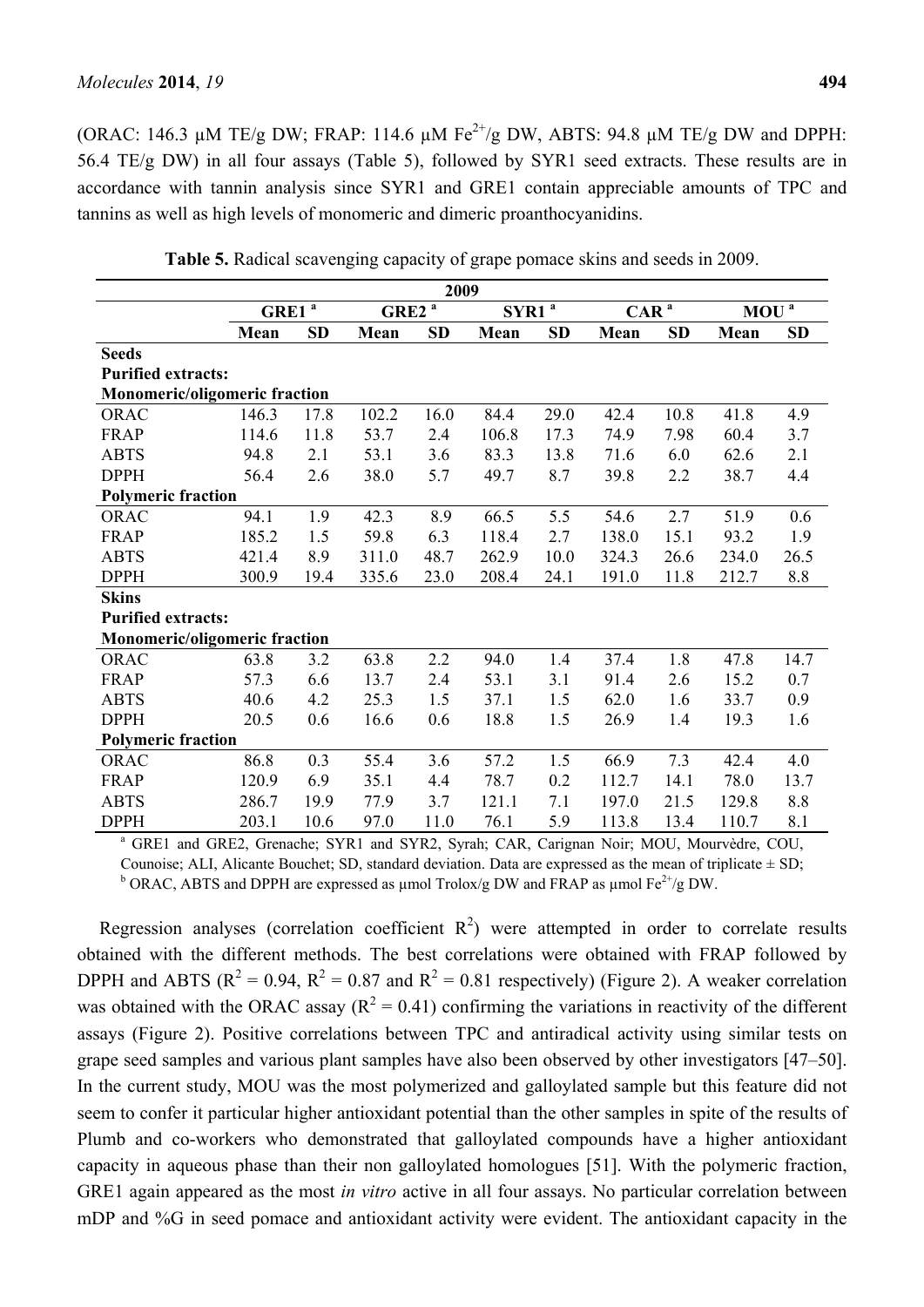polymeric fraction was more important than in the monomeric/oligomeric fraction, especially for the ABTS, DPPH and FRAP assays while the ORAC values showed the opposite trend.

**Figure 2.** Correlations between radical scavenging capacity assays (ORAC, FRAP, ABTS and DDPH) and total proanthocyanidin content (sum of monomers and dimers) in grape pomace seeds in 2009.



The antioxidant assay results were similar with the 2009 and 2010 vintages (Table 6). The different tests conducted in different classifications of grapes varieties. Regarding monomeric/oligomeric fraction, ALI and COU which contained high amounts of monomeric and dimeric proanthocyanidins also had the highest antioxidant capacities in all tests. The two Syrah samples exhibited the least *in vitro* activity. Furthermore, the most polymerized and galloylated (CAR and MOU seeds) did not exert a distinctive antiradical potential. In polymeric fractions, values from FRAP, ABTS and DPPH tests were higher than those obtained with monomeric/oligomeric fractions and established ALI as the most effective variety. Results obtained from ORAC analyses varied according to varieties. As already noted, the 2009 polymeric fraction exhibited a higher antioxidant than the monomeric and oligomeric fraction, in agreement with previous reports [31,52].

## 2.2.2. Antioxidant Activity of Grape Pomace Skin Extracts

As anticipated, it was established that antioxidant activities in grape seed pomace extracts were higher than those in skins. GRE1 and CAR in 2009 (Table 5) and SYR1, CAR and ALI in 2010 contained the highest antioxidant activity (Table 6). These extracts consistently exhibited the highest values of TPC, proanthocyanidins and anthocyanins. Even though proanthocyanidin content of grape pomace skins was low, a large amount of anthocyanins still remained and this could explain their antiradical activity. The best correlations between total anthocyanins and antioxidant tests were obtained for the FRAP and ORAC tests ( $R^2 = 0.86$  and  $R^2 = 0.84$  respectively) (Figure 3) in 2010. Table 7 showed the correlation coefficients between individual anthocyanin contents and their radical scavenging capacity assays (ORAC, FRAP, ABTS and DPPH).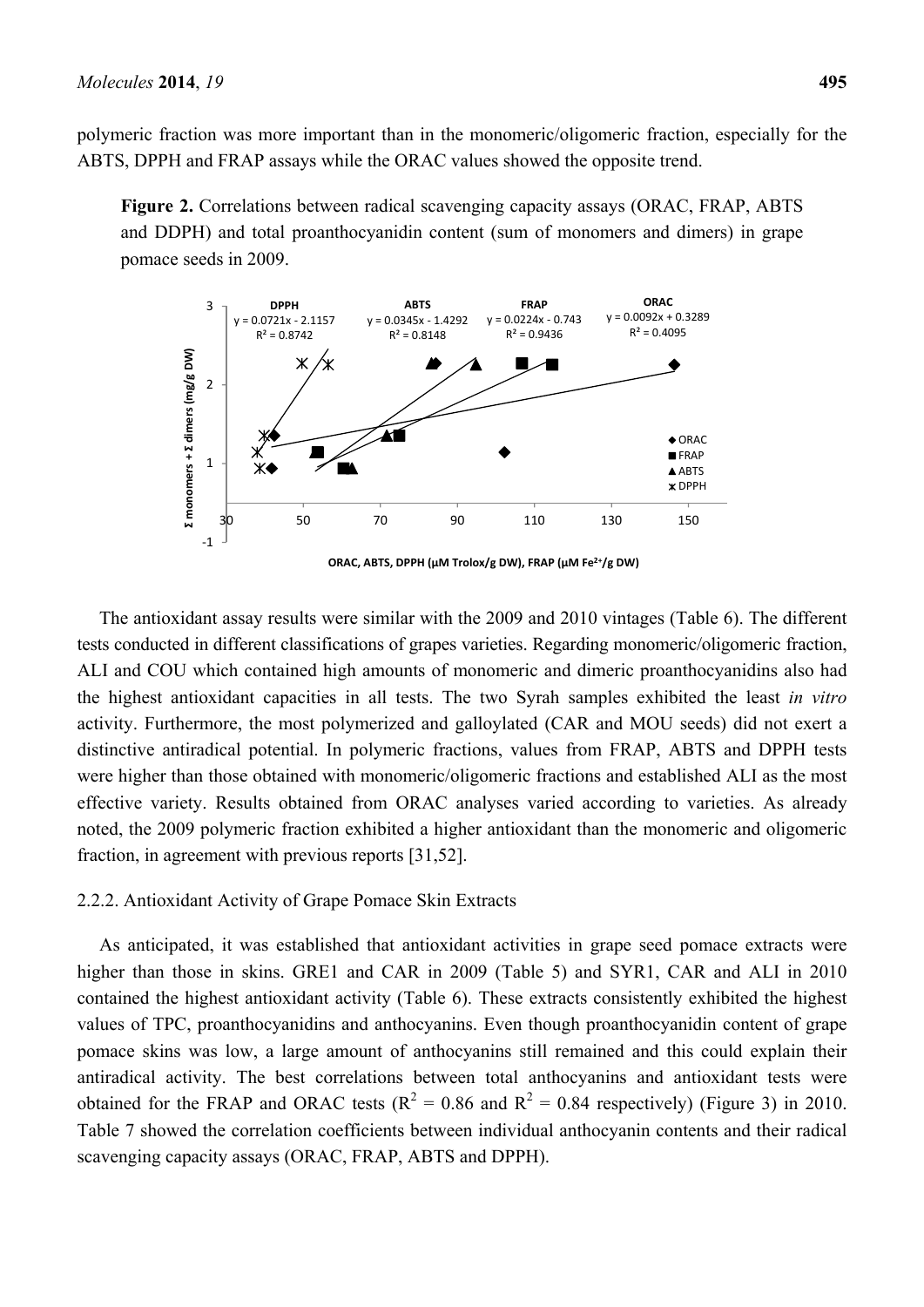|                 |                               |                   |                   |           |                   |      |                   |           | 2010             |      |                  |           |                  |       |                  |      |
|-----------------|-------------------------------|-------------------|-------------------|-----------|-------------------|------|-------------------|-----------|------------------|------|------------------|-----------|------------------|-------|------------------|------|
|                 |                               | GRE1 <sup>a</sup> | GRE2 <sup>a</sup> |           | SYR1 <sup>a</sup> |      | SYR2 <sup>a</sup> |           | CAR <sup>a</sup> |      | MOU <sup>a</sup> |           | COU <sup>a</sup> |       | ALI <sup>a</sup> |      |
|                 | Mean                          | SD                | Mean              | <b>SD</b> | Mean              | SD   | Mean              | <b>SD</b> | Mean             | SD   | Mean             | <b>SD</b> | Mean             | SD    | Mean             | SD   |
| <b>Seeds</b>    |                               |                   |                   |           |                   |      |                   |           |                  |      |                  |           |                  |       |                  |      |
| Crude extracts: |                               |                   |                   |           |                   |      |                   |           |                  |      |                  |           |                  |       |                  |      |
| <b>ORAC</b>     | 322.0                         | 20.5              | 303.1             | 45.4      | 266.9             | 10.9 | 267.9             | 18.2      | 248.7            | 14.8 | 201.8            | 16.5      | 327.6            | 34.2  | 561.2            | 29.3 |
| <b>FRAP</b>     | 212.2                         | 24.2              | 193.0             | 19.9      | 232.7             | 27.7 | 186.7             | 9.9       | 176.4            | 17.1 | 188.2            | 29.1      | 205.4            | 10.0  | 267.5            | 25.9 |
| <b>ABTS</b>     | 438.1                         | 54.2              | 445.7             | 7.2       | 486.3             | 13.0 | 425.8             | 31.6      | 403.5            | 23.0 | 526.4            | 23.8      | 468.6            | 51.9  | 603.1            | 28.5 |
| <b>DPPH</b>     | 450.7                         | 4.6               | 324.7             | 6.0       | 322.0             | 27.0 | 324.1             | 48.3      | 318.5            | 1.4  | 262.7            | 15.9      | 536.2            | 117.4 | 450.1            | 18.3 |
|                 | <b>Purified extracts:</b>     |                   |                   |           |                   |      |                   |           |                  |      |                  |           |                  |       |                  |      |
|                 | Monomeric/oligomeric fraction |                   |                   |           |                   |      |                   |           |                  |      |                  |           |                  |       |                  |      |
| <b>ORAC</b>     | 189.0                         | 10.7              | 194.5             | 16.5      | 72.1              | 3.7  | 86.0              | 15.1      | 241.0            | 16.5 | 237.3            | 18.6      | 291.6            | 37.5  | 448.4            | 35.4 |
| <b>FRAP</b>     | 43.8                          | 4.7               | 43.11             | 2.1       | 19.0              | 1.9  | 41.3              | 6.8       | 35.6             | 0.8  | 40.2             | 2.7       | 51.6             | 2.7   | 88.9             | 7.0  |
| <b>ABTS</b>     | 81.5                          | 7.2               | 77.4              | 7.3       | 28.4              | 1.9  | 77.9              | 6.2       | 64.4             | 0.4  | 85.0             | 4.6       | 96.5             | 5.5   | 133.0            | 9.6  |
| <b>DPPH</b>     | 39.6                          | 4.8               | 41.4              | 2.9       | 13.1              | 1.0  | 35.5              | 3.3       | 31.9             | 1.2  | 42.1             | 2.1       | 48.6             | 0.5   | 73.0             | 4.3  |
|                 | <b>Polymeric fraction</b>     |                   |                   |           |                   |      |                   |           |                  |      |                  |           |                  |       |                  |      |
| ORAC            | 281.1                         | 13.4              | 195.4             | 6.4       | 234.6             | 32.1 | 140.4             | 1.9       | 180.8            | 6.7  | 125.1            | 9.8       | 242.4            | 25.3  | 361.0            | 6.1  |
| <b>FRAP</b>     | 120.1                         | 0.7               | 115.8             | 1.5       | 124.5             | 21.1 | 112.0             | 3.0       | 141.1            | 4.8  | 149.2            | 7.5       | 123.3            | 12.5  | 208.3            | 50.9 |
| <b>ABTS</b>     | 355.9                         | 15.8              | 284.3             | 8.1       | 384.4             | 15.9 | 285.4             | 0.7       | 329.6            | 5.1  | 408.1            | 16.0      | 322.3            | 22.5  | 388.7            | 10.6 |
| <b>DPPH</b>     | 268.2                         | 7.9               | 236.1             | 10.7      | 246.9             | 42.7 | 212.7             | 11.9      | 229.9            | 3.1  | 301.9            | 5.5       | 282.4            | 28.9  | 338.6            | 10.9 |
| <b>Skins</b>    |                               |                   |                   |           |                   |      |                   |           |                  |      |                  |           |                  |       |                  |      |
| Crude extracts: |                               |                   |                   |           |                   |      |                   |           |                  |      |                  |           |                  |       |                  |      |
| <b>ORAC</b>     | 200.6                         | 15.4              | 224.8             | 17.0      | 355.8             | 32.2 | 267.4             | 18.04     | 326.2            | 18.1 | 269.2            | 21.5      | 212.3            | 12.4  | 531.9            | 30.2 |
| <b>FRAP</b>     | 105.3                         | 4.9               | 137.2             | 2.6       | 190.8             | 6.4  | 157.4             | 11.6      | 225.3            | 5.9  | 202.7            | 9.8       | 122.4            | 8.8   | 266.8            | 40.5 |
| <b>ABTS</b>     | 263.4                         | 6.7               | 294.2             | 22.5      | 299.3             | 9.3  | 338.8             | 11.3      | 390.8            | 0.4  | 405.7            | 2.0       | 255.6            | 28.9  | 464.1            | 44.5 |
| <b>DPPH</b>     | 161.2                         | 3.7               | 134.6             | 0.5       | 190.6             | 1.5  | 151.0             | 0.6       | 195.3            | 7.4  | 161.3            | 7.1       | 185.0            | 12.6  | 290.7            | 50.1 |

**Table 6.** Radical scavenging capacity of grape pomace skins and seeds in 2010.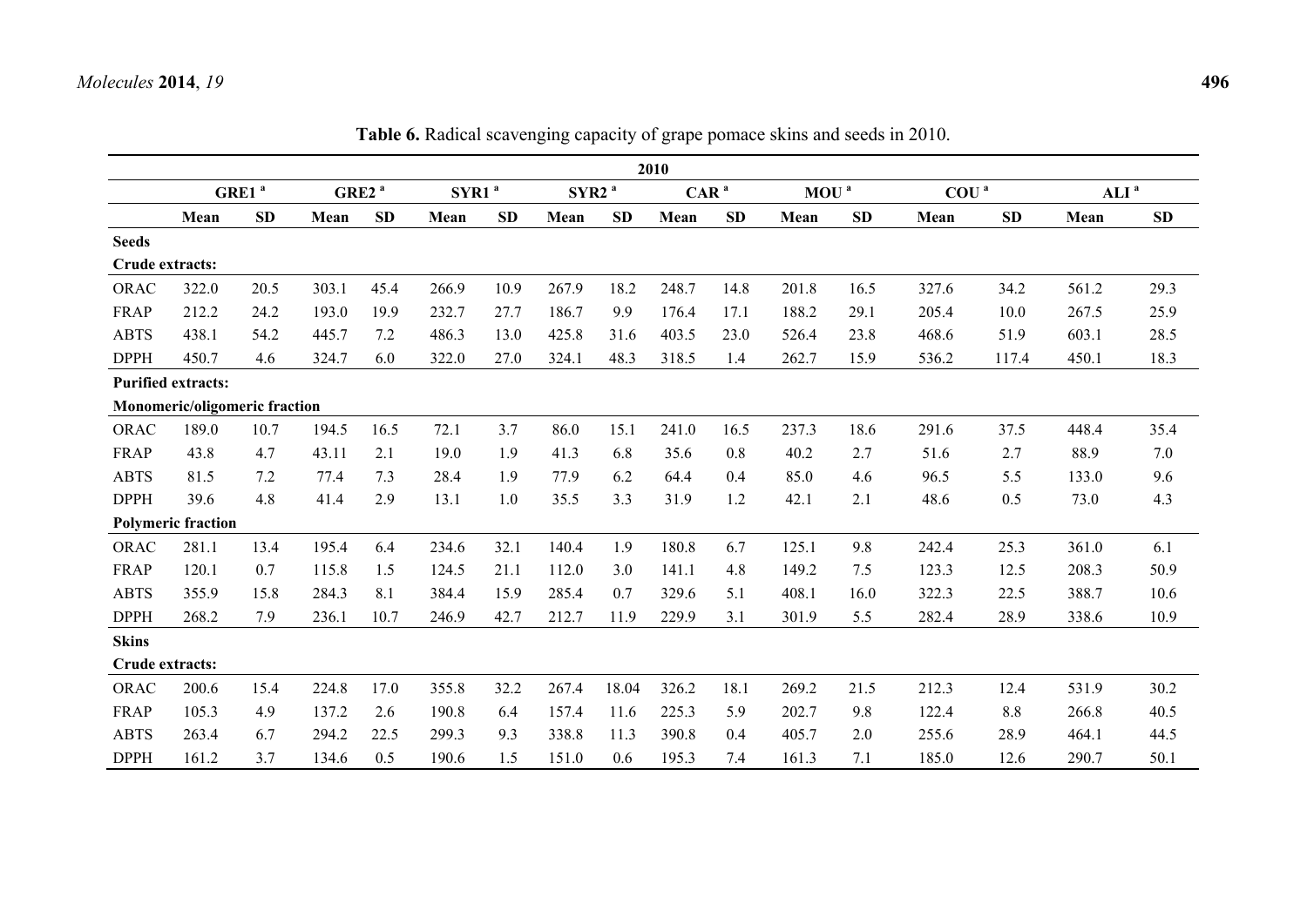|                               |       |                   |                   |           |                   |           |                   | <b>Table 6.</b> <i>Cont.</i> |                  |           |                  |           |                  |           |                  |           |
|-------------------------------|-------|-------------------|-------------------|-----------|-------------------|-----------|-------------------|------------------------------|------------------|-----------|------------------|-----------|------------------|-----------|------------------|-----------|
|                               |       |                   |                   |           |                   |           |                   | 2010                         |                  |           |                  |           |                  |           |                  |           |
|                               |       | GRE1 <sup>a</sup> | GRE2 <sup>a</sup> |           | SYR1 <sup>a</sup> |           | SYR2 <sup>a</sup> |                              | CAR <sup>a</sup> |           | MOU <sup>a</sup> |           | COU <sup>a</sup> |           | ALI <sup>a</sup> |           |
|                               | Mean  | <b>SD</b>         | Mean              | <b>SD</b> | Mean              | <b>SD</b> | Mean              | <b>SD</b>                    | Mean             | <b>SD</b> | Mean             | <b>SD</b> | Mean             | <b>SD</b> | Mean             | <b>SD</b> |
| <b>Purified extracts:</b>     |       |                   |                   |           |                   |           |                   |                              |                  |           |                  |           |                  |           |                  |           |
| Monomeric/oligomeric fraction |       |                   |                   |           |                   |           |                   |                              |                  |           |                  |           |                  |           |                  |           |
| <b>ORAC</b>                   | 82.1  | 3.4               | 83.9              | 4.6       | 154.5             | 11.1      | 87.1              | 9.1                          | 73.2             | 7.1       | 72.2             | 8.1       | 133.6            | 11.3      | 204.9            | 24.5      |
| <b>FRAP</b>                   | 15.4  | 0.9               | 21.3              | 1.9       | 31.9              | 2.8       | 24.2              | 2.1                          | 27.0             | 4.0       | 30.9             | 1.9       | 24.9             | 1.4       | 38.9             | 2.06      |
| <b>ABTS</b>                   | 31.7  | 4.4               | 42.0              | 0.1       | 60.1              | 9.1       | 36.9              | 2.7                          | 40.2             | 3.0       | 68.2             | 1.4       | 44.3             | 2.0       | 64.6             | 2.4       |
| <b>DPPH</b>                   | 14.5  | 0.9               | 16.1              | 0.4       | 35.3              | 3.9       | 17.1              | 0.3                          | 19.3             | 3.9       | 23.4             | 0.9       | 16.0             | 0.6       | 27.1             | 1.6       |
| <b>Polymeric fraction</b>     |       |                   |                   |           |                   |           |                   |                              |                  |           |                  |           |                  |           |                  |           |
| ORAC                          | 137.9 | 6.8               | 132.5             | 5.1       | 142.9             | 15.6      | 117.2             | 1.6                          | 148.3            | 3.2       | 125.9            | 6.2       | 99.7             | 2.6       | 266.8            | 26.1      |
| <b>FRAP</b>                   | 85.3  | 4.2               | 98.4              | 7.1       | 135.9             | 4.5       | 117.8             | 1.3                          | 162.8            | 7.2       | 173.9            | 10.4      | 91.7             | 39.1      | 188.5            | 14.8      |
| <b>ABTS</b>                   | 166.1 | 20.4              | 175.2             | 7.6       | 214.1             | 7.5       | 176.7             | 4.7                          | 265.5            | 17.6      | 295.9            | 10.9      | 118.0            | 10.1      | 307.6            | 62.0      |
| <b>DPPH</b>                   | 107.8 | 7.3               | 87.1              | 12.7      | 113.9             | 11.2      | 92.4              | 13.3                         | 121.8            | 2.5       | 193.5            | 15.4      | 133.0            | 4.1       | 160.8            | 24.4      |

<sup>a</sup> GRE1 and GRE2, Grenache; SYR1 and SYR2, Syrah; CAR, Carignan Noir; MOU, Mourvèdre, COU, Counoise; ALI, Alicante Bouchet; SD, standard deviation. Data are expressed as the mean of triplicate  $\pm$  SD; <sup>b</sup> ORAC, ABTS and DPPH are expressed as µmol Trolox/g DW and FRAP as µmol Fe<sup>2+</sup>/g DW.

**Table 7.** Correlation coefficients between individual anthocyanins content and their radical scavenging capacity assays (ORAC, FRAP, ABTS and DPPH).

| Correlation coefficient $(R2)$ with antioxidant assays |             |             |             |             |  |  |  |  |  |
|--------------------------------------------------------|-------------|-------------|-------------|-------------|--|--|--|--|--|
| <b>Individuals anthocyanins</b>                        | <b>ORAC</b> | <b>FRAP</b> | <b>ABTS</b> | <b>DPPH</b> |  |  |  |  |  |
| Delphinidin-3-O-monoglucoside                          | 0.12        | 0.34        | 0.27        | 0.26        |  |  |  |  |  |
| Cyanidin-3-O-monoglucoside                             | 0.19        | 0.3         | 0.42        | 0.23        |  |  |  |  |  |
| Petunidin-3-O-monoglucoside                            | 0.26        | 0.57        | 0.47        | 0.33        |  |  |  |  |  |
| Peonidin-3-O-monoglucoside                             | 0.65        | 0.47        | 0.74        | 0.46        |  |  |  |  |  |
| Malvidin-3-O-monoglucoside                             | 0.71        | 0.64        | 0.35        | 0.38        |  |  |  |  |  |
| Petunidin-3-O-acetylmonoglucoside                      | 0.53        | 0.26        | 0.74        | 0.62        |  |  |  |  |  |
| Peonidin-3-O-acetylmonoglucoside <sup>a</sup>          | 0.05        | 0.18        | 0.15        | 0.15        |  |  |  |  |  |
| Malvidin-3- $O$ -acetylmonoglucoside <sup>a</sup>      | 0.02        | 0.00        | 0.10        | 0.00        |  |  |  |  |  |
| Peonidin-3- $(6-O-p$ -coumaroyl)monoglucoside          | 0.61        | 0.53        | 0.34        | 0.68        |  |  |  |  |  |
| Malvidin-3-(6-O-p-coumaroyl)monoglucoside              | 0.51        | 0.42        | 0.11        | 0.3         |  |  |  |  |  |

a Negative linear correlation values for individual anthocyanins detected by HPLC-UV.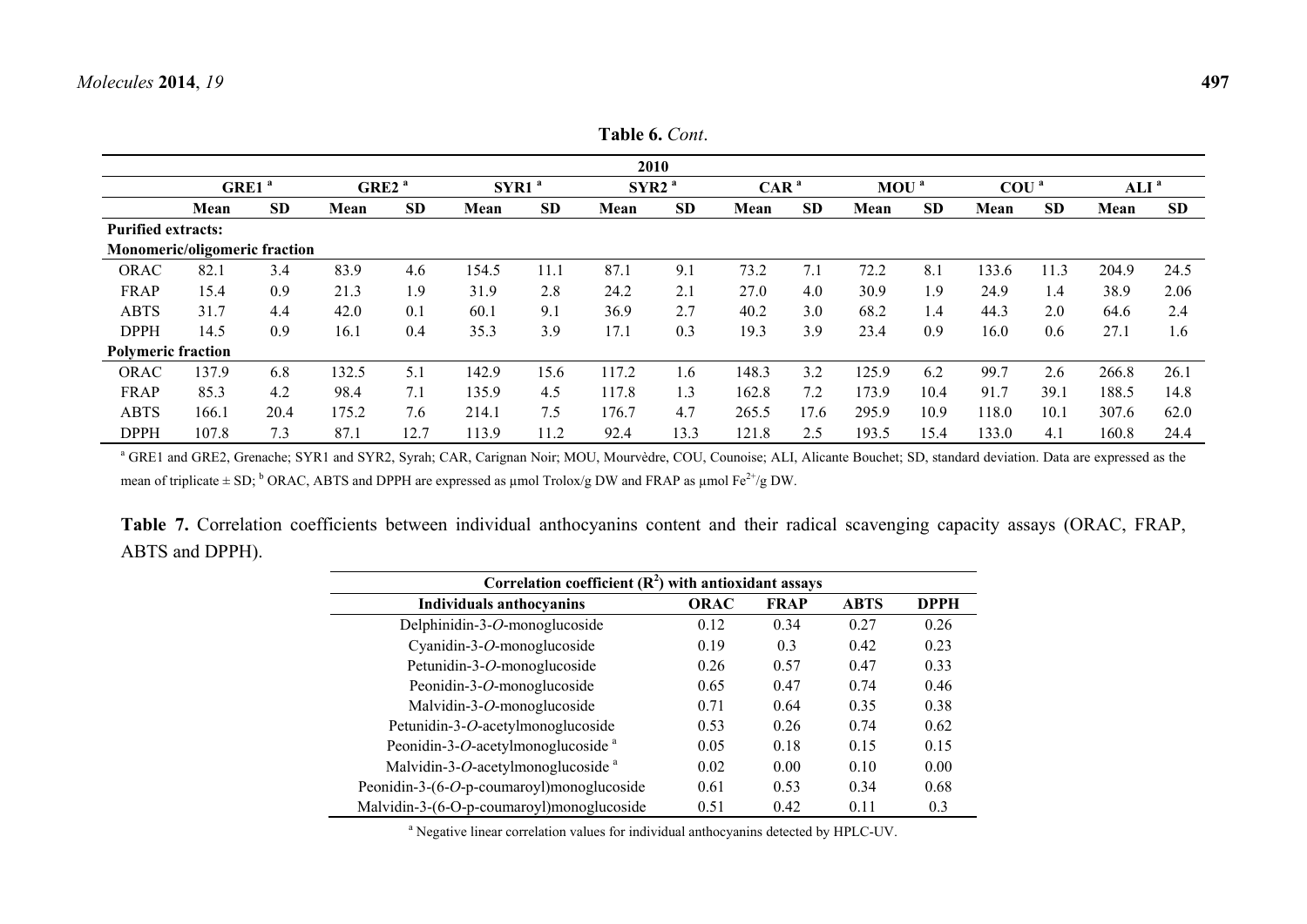**Figure 3.** Correlations between radical scavenging capacity assays (ORAC, FRAP, ABTS and DPPH) and total anthocyanin content in grape pomace skins in 2010.



Results showed that correlation levels were higher with total values than with the specific compound concentrations quantified by HPLC which ranged from negative values in peonidin-3-*O*acetylmonoglucoside to  $R^2 = 0.68$ . As noted in a recent publication [53], our result illustrate that antioxidant activity is more related to the total constituent levels than to the concentration of any individual compound despite the fact that some compounds may contribute more than the others. Moreover, our results are in accordance with those obtained by Jordáo *et al*. [50] who found negative correlation between individuals anthocyanins and ABTS antioxidant test.

Overall, grape seed pomace exerted greater antioxidant capacities than grape skin pomace. This observation can be explained by a greater concentration in total and individual phenolic content in seeds. Furthermore, a lower amount of galloylated derivatives in skin may contributory factor as it has been demonstrated that galloylated compounds have a higher antioxidant capacity in aqueous phase than their non-galloylated homologues [51].

The discrepancy between the results obtained by different assays might be due to the conditions of the test used and/or the extract composition. Actually, as described by Huang *et al*. [46], there are numerous published methods measuring total antioxidant capacity *in vitro* and which can be classified into two types: assays based on hydrogen atom transfer (HAT) and assays based on electron transfer (ET).

HAT-based assays, like the ORAC assay, apply a competitive reaction scheme, in which antioxidant and substrate compete for thermally generated peroxyl radicals. ET-based assays measure the capacity of an antioxidant to reduce an oxidant, which changes color when reduced. The degree of color change is correlated with the sample's antioxidant concentration. ET-based assays include the total phenols assay by DPPH and ABTS radical scavenging capacity assays and the FRAP assay. Thus, no single method is sufficient. More than one type of antioxidant capacity measurements needs to be performed to take into account various mode of action of antioxidants [46,54].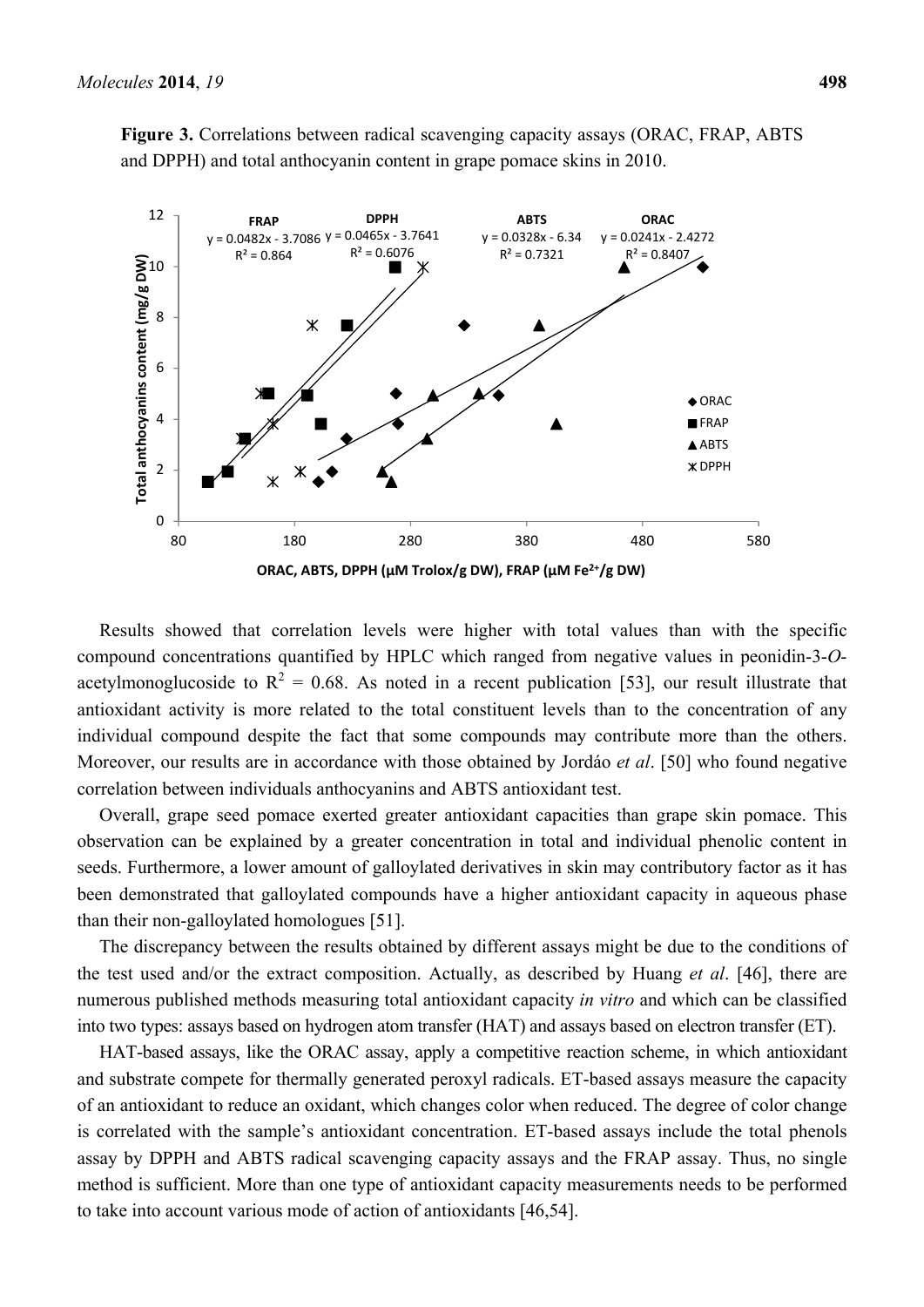#### **3. Experimental**

#### *3*.*1*. *Experimental Materials*

#### 3.1.1. Chemicals

Deionized water was purified with a Milli-Q water system (Millipore, Bedford, MA, USA). HPLC grade acetonitrile, ethyl acetate, chloroform, methanol, ethanol and acetone purchased from Scharlau (Sentmenat, Barcelona, Spain). The following chemicals were obtained from Sigma Aldrich (St. Louis, MO, USA): (+)-catechin, (-)-epicatechin, B<sub>1</sub> [(-)-epicatechin-(4β-8)-(+)-catechin], procyanidin dimer B2 [()-epicatechin-(4β-8)-()-epicatechin], cyanidin-3-*O*-glucoside chloride, delphinidin-3-*O*glucoside chloride, malvidin-3-*O*-glucoside chloride, peonidin-3-*O*-glucoside chloride, gallic acid, 2,2-Diphenyl-1-picrylhydrazyl (DPPH), 6-hydroxy-2,5,7,8-tetramethylchroman-2-carboxylic acid (Trolox), 2,2'-azinobis(3-ethylbenzothiazoline-6-sulfonic acid) diammonium salt (ABTS), potassium persulfate, fluorescein, 2,2'-azobis (2-methylpropionamidine) dihydrochloride (AAPH), sodium dihydrogen phosphate dihydrate, disodium hydrogen phosphate dodecahydrate, 2,4,6-tri(2-pyridyl)-striazine (TPTZ), iron (III) chloride hexahydrate, iron (II) sulfate heptahydrate, Folin Ciocalteu's phenol (2N), sodium bisulfite, sodium carbonate, phloroglucinol, L(+)-tartaric acid, L-ascorbic acid, hydrochloric acid, sodium hydroxide, acetic acid and formic acid. The Laboratory of Organic Chemistry and Organometallic (Université Bordeaux 1) synthesized procyanidins dimers B3  $[(+)$ -catechin-(4α-8)-(+)-catechin], B<sub>4</sub>  $[(+)$ -catechin-(4α-8)-(-)-epicatechin] and a trimer (C<sub>1</sub>)  $[(+)$ -catechin-(4β-8)-(+)-catechin-(4β-8)-(-)-epicatechin] [55].

#### 3.1.2. Plant Materials and Sample Preparations

This study was conducted with 2009 and 2010 grapes at maturity and their respective grape pomaces from *V*. *vinifera* L. cv. Grenache [(from two different locations (GRE1 and GRE2)], Syrah [from two different locations (SYR1 and SYR2)], Carignan (CAR), Mourvèdre (MOU), Counoise (COU) and Alicante (ALI), provided from the Rhône Valley area, appellation Châteauneuf-du-Pape. Maceration during vinification lasted during 15 and 16 days for GRE1 and GRE2 respectively, 19 and 22 days for SYR1 and SYR2 respectively, 16 days for CAR, 20 days for MOU, 11 days for COU and 11 days for ALI. GRE2, COU and ALI pomaces were analysed only for the 2010 vintage. Seeds and skins were carefully removed by hand from grapes and separated in pomace, lyophilized and stored at  $-20$  °C prior to analysis. The dry seeds and skins were powdered in a ball grinder. Extracts of the powders were prepared in duplicate in order to obtain crude extracts according to a previous study [27,32].

#### 3.1.3. Grape and Pomace Tannins Extraction

A portion of the crude extracts (equivalent to 1 g of dried skin or seed powder from grape and pomace) was retained for further polyphenol analyses while the remaining (equivalent to 3 g of dried skin powder and 900 mg of dried seed powder) was solubilized in water/ethanol (250 mL, 95:5, *v/v*) and partitioned three times with chloroform (250 mL) to remove lipophilic material. The aqueous phase was then extracted three times with ethyl acetate (250 mL) to obtain two distinctive fractions: a low molecular weight procyanidin fraction (monomeric/oligomeric tannins) in the organic phase and a high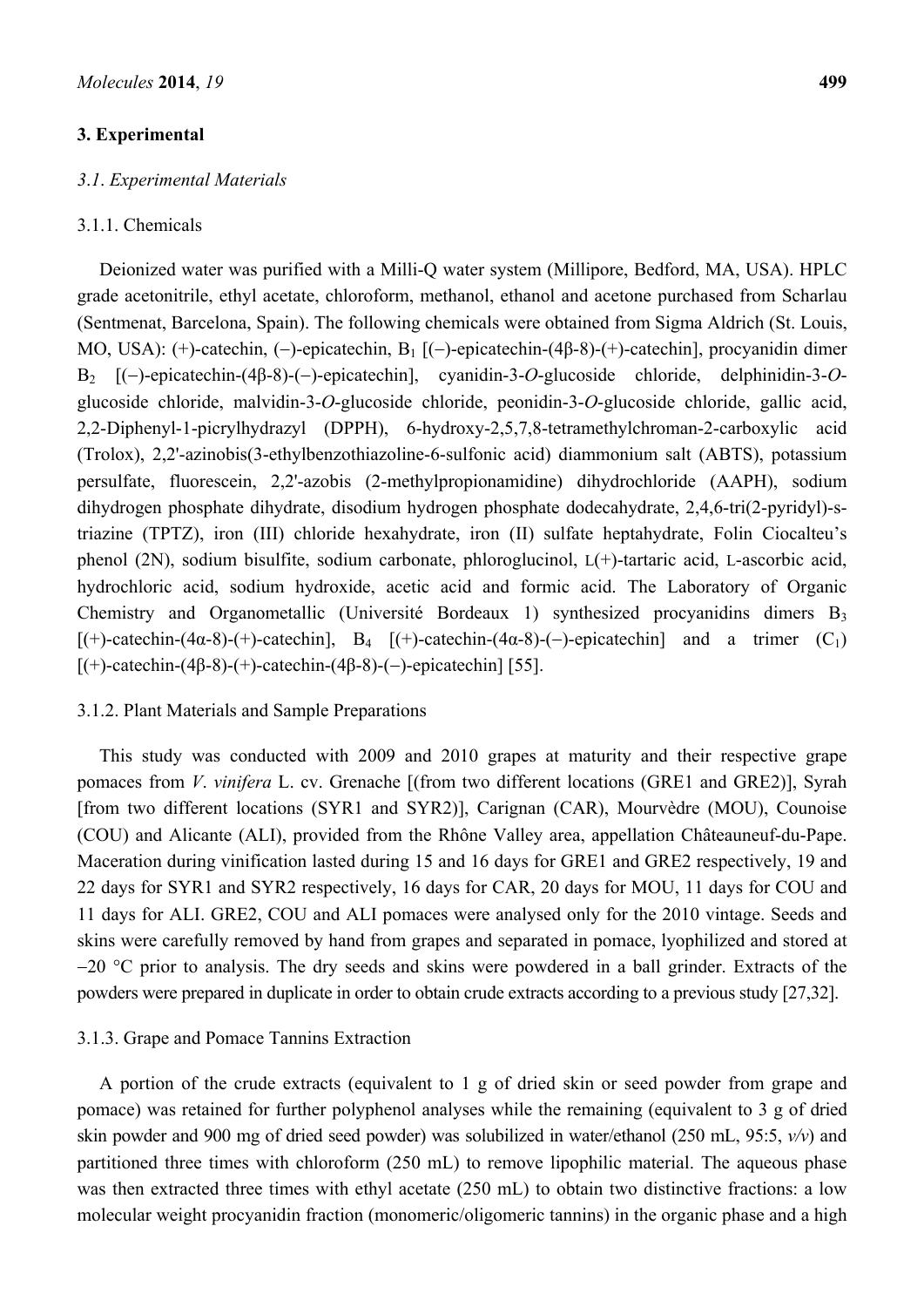weight procyanidin fraction (polymeric tannins) in the aqueous phase. These two fractions were concentrated and lyophilized.

## 3.1.4. Grape and Pomace Anthocyanins Extraction

Anthocyanin extraction was adapted from the method of Sriram *et al*. [56]. A portion of dried skin powder (1 g) was extracted four times with acidified methanol (40 mL, 0.1% HCl 12N) successively for 4 h, 12 h, 4 h and 12 h. The centrifugal supernatants were combined and evaporated *in vacuo* at 30 °C to remove methanol; the residue was dissolved in water and lyophilized to obtain an anthocyanin-rich powder.

## *3*.*2*. *Total Phenolics*, *Tannins and Anthocyanins*

Total polyphenol, tannin and anthocyanin contents of grapes and pomace skin and seed extracts were determined. Crude extracts were solubilized in water/ethanol (90:10, *v/v*; pH 3.5 with tartaric acid) at appropriate concentrations.

TPC was determined by the Folin-Ciocalteu assay [57] and the data expressed as mg of gallic acid equivalents (GAE) per g dry weight. Total tannin content was measured by acidic hydrolysis using the method of Ribereau-Gayon and Stonestreet [58]. Anthocyanin content was determined by the  $SO_2$ bleaching procedure [59].

## *3*.*3*. *HPLC Analysis of Monomeric/Oligomeric Tannins*

Monomeric/oligomeric tannin extracts were solubilized in a methanol/water solution (50:50, *v/v*) at appropriate concentrations and analyses were carried out according to the method of Silva *et al*. [60].

## *3*.*4*. *Determination of Mean Degree of Polymerization*

The proanthocyanidin mean degree of polymerization (mDP) was determined for seed and skin extracts both in monomeric/oligomeric and polymeric tannin fractions by the means of phloroglucinolysis [61]. Analyses were carried out using the same method as described by Lorrain *et al*. [27].

## *3*.*5*. *HPLC Analysis of Anthocyanins*

Powder skin extracts were dissolved in water/methanol solution (50:50, *v/v*) at a concentration of 10 mg/mL prior to UPLC-UV analyses using a Thermo-Accela HPLC system (Thermo-Fisher, San Jose, CA, USA) composed of a PDA detector, an autosampler and a quaternary 600 series pump system controlled by an Xcalibur data system. Separation was performed on a C18 Kinetex column (100 mm  $\times$  2.1 mm, 1.7 µm). The injected volume was 2 µL. The mobile phase pumped at 200 µL/min comprised a 20 min, 7%–26% gradient of acetonitrile in water with both solvents containing 5% formic acid. Eluting peaks were monitored at 520 nm. Identification of mean peaks was performed by comparison to external standards. The data was expressed as malvidin-3-*O*-monoglucoside equivalent/g dry weight of skins.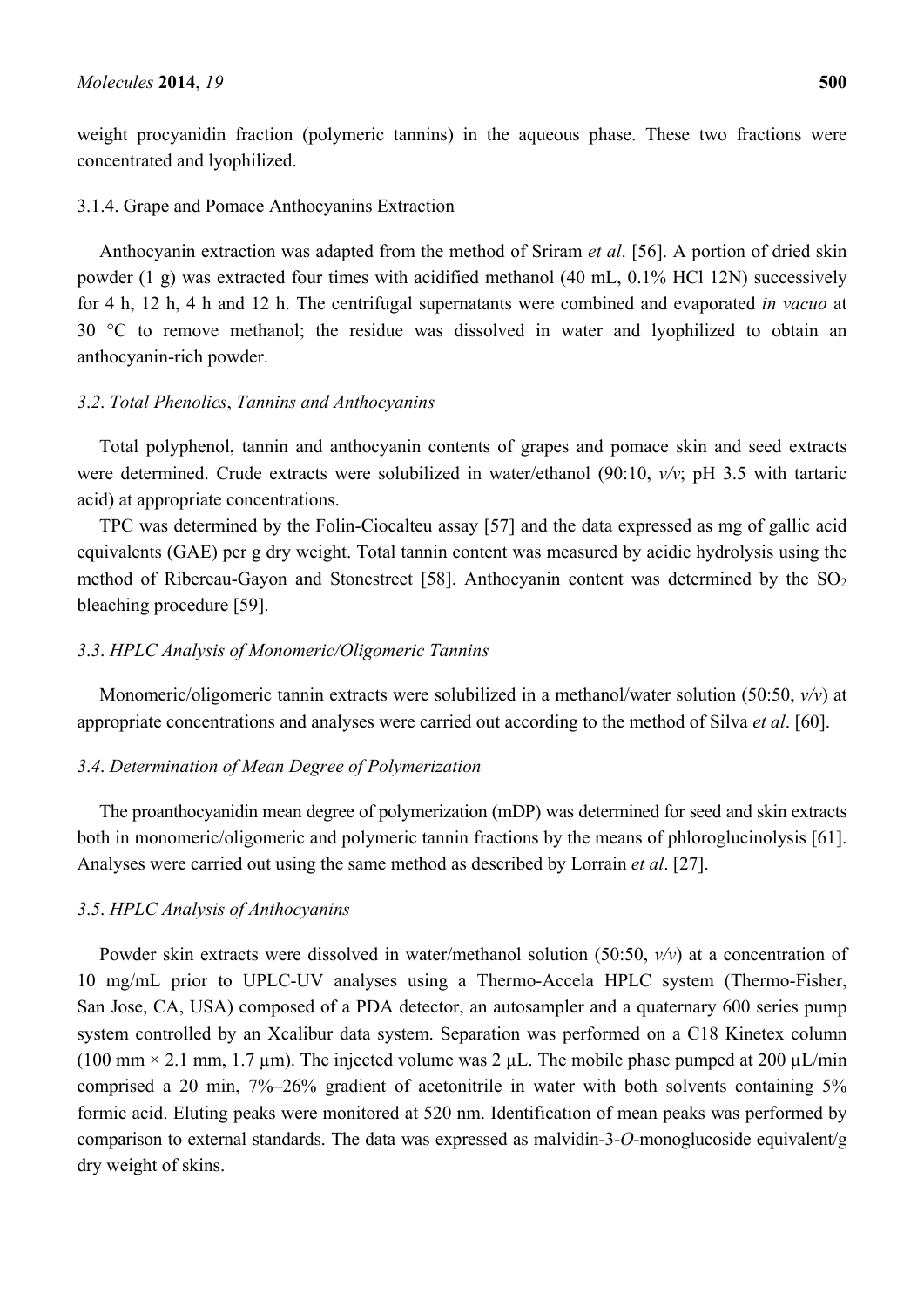#### *3*.*6*. *Antioxidant Assays*

## 3.6.1. Oxygen Radical Absorbance Capacity (ORAC) Assay

The ORAC assay was applied according to the method of Ou *et al*. [62] as modified by Dávalos *et al.* [63]. The procedure was carried out using an automated plate reader (BMG LABTECH, Ortenberg, Germany) equipped with a fluorescence detector set at excitation and emission wavelengths of 485 nm and 530 nm respectively. Analyses were conducted in a phosphate buffer (pH 7.4, 75 mM). Peroxyl radical were generated using AAPH (40 mM) and fluorescein (117 nM) was used as the substrate. Readings were taken every minute for 90 min at 37 °C. The area under the curve (AUC) was calculated for each sample by integrating the relative fluorescence curve. The net AUC was calculated by subtracting the AUC of the blank. The final ORAC values were determined by linear regression equation of Trolox concentrations and are expressed as  $\mu$ M Trolox equivalents/g dry weights.

#### 3.6.2. Ferric Reducing Antioxidant Potential Assay (FRAP)

FRAP assay was performed based on the method of Benzie and Strain [64] using an automated plate reader set at 593 nm. FRAP reagent were prepared daily by mixing 10 volumes of 300 mM soduim acetate buffer (pH 3.6) with 1 volume of 10 mM TPTZ solution and 1 volume 20 mM ferric chloride. A standard curve was prepared using various concentrations of FeSO<sub>4</sub>·7 H<sub>2</sub>O. Samples (40  $\mu$ L) were allowed to react with FRAP reagent (300 µL) for 4 min in dark condition. Blank values were subtracted from samples and standards values then difference were used to calculate the FRAP value. Results were expressed as  $\mu$ M Fe<sup>2+/</sup>g of dry skin and seed weights.

## 3.6.3. ABTS Assay

The ABTS assay was performed as described by Re *et al*. [65]. ABTS radical cation solution was prepared by mixing 2.45 mM of potassium persulfate and ABTS (7 mM in deionized water) following by 12–16 h incubation in the dark at room temperature. Before use, the ABTS<sup> $+$ </sup> solution was diluted with deionized water to an absorbance of  $0.7 \pm 0.02$  at 734 nm using a Jenway-6305 UV-vis spectrophotometer (Jenway, Staffordshire, UK). Samples (100 µL) were allowed to react with 2 mL of ABTS<sup>+</sup> solution for 10 min. Blank values were subtracted from samples and standard values and a linear regression for the Trolox standards were constructed. Results were expressed as µM Trolox equivalents/g dry weights.

#### 3.6.4. DPPH Assay

This method was used according to Brand-Williams *et al*. [66] modified by Miliauskas *et al*. [67]. Samples (100 µL) were allowed to react with daily prepared DPPH<sup> $\cdot$ </sup> solution (2 mL, 6  $\times$  10<sup>-5</sup> M, dissolved in methanol) for 20 min at room temperature. The absorbance of the resulting solution was measured at 515 nm. Blank values were subtracted from samples and standard values. A linear regression for the Trolox standards was constructed. Results were expressed as µM Trolox equivalents/g dry weights.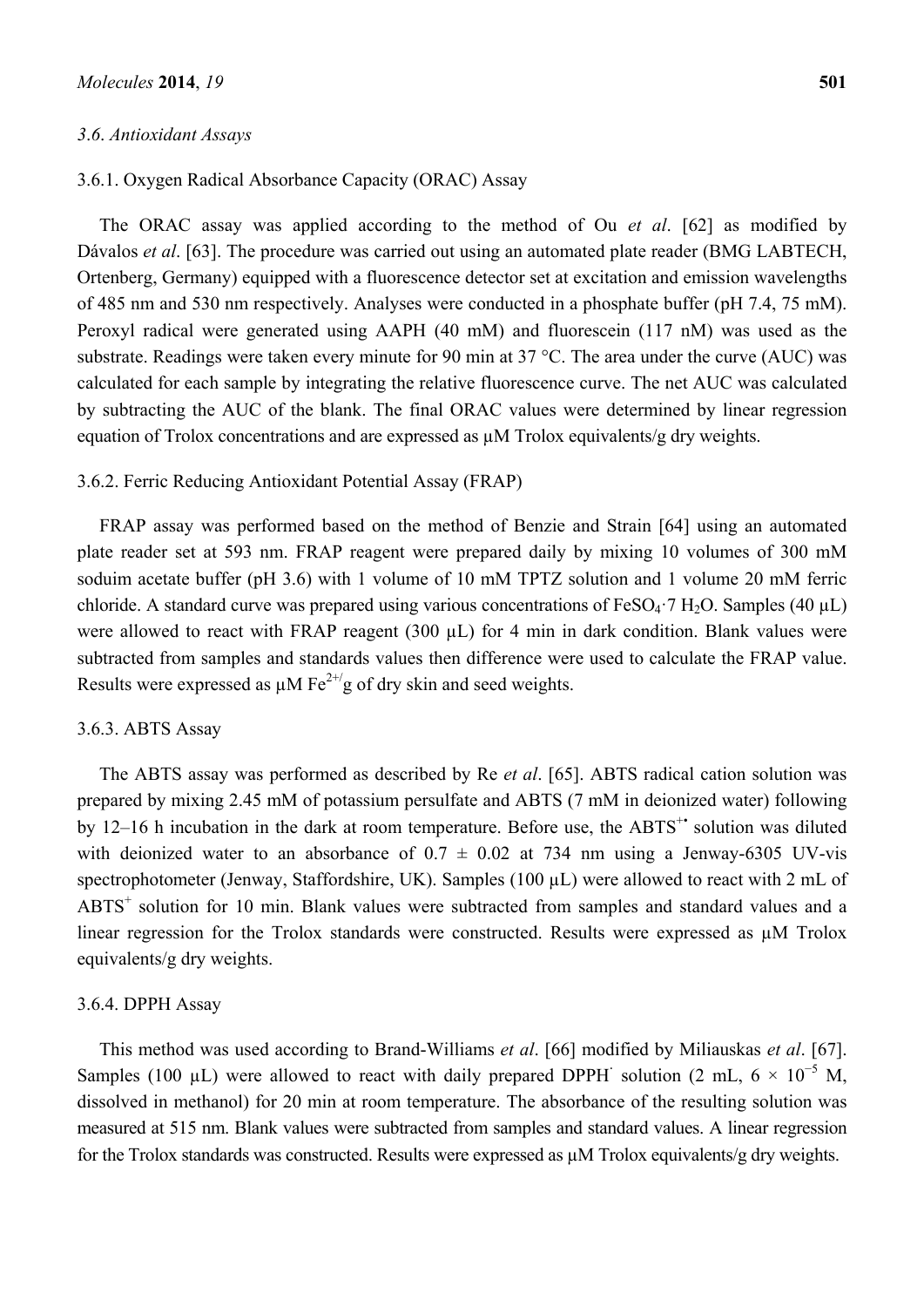#### *3*.*7*. *Statistical Analysis*

All measurements were performed in triplicate. Results are expressed as means ± standard deviation (SD). One-way ANOVA was performed to test the effects of variation factors (different samples) on each variable (TPC, total tannin, anthocyanin, phenol concentrations, mDP, *etc*.). If significant effects were found at a 95% confidence interval, ANOVA was followed by a Tukey's HSD and Duncan post hoc test to identify differences among groups. These analyses were performed using Statistica V.7 Software (Statsoft Inc., Tulsa, OK, USA). Correlations among data obtained were calculated using the MS Excel software correlation coefficient statistical option.

#### **4. Conclusions**

This investigation screened the phenolic and antioxidant potential of by-products obtained after vinification of different Mediterranean grape varieties, in order to assess their potential for nutraceutical applications. Despite extraction during vinification, grape seed and skin pomace extracts contained appreciable amounts of flavan-3-ols and anthocyanins. The quantitative and qualitative distribution of polyphenols in grape pomaces showed significant differences through varieties and vintages. Seeds from Grenache (GRE1), Syrah (SYR1) and Alicante and skins from Syrah (SYR1), Carignan Noir and Alicante Bouchet were evidenced as the most interesting fractions because of their richest polyphenol content and highest antioxidant capacities. They, therefore represent useful by-products as a natural source of polyphenols and antioxidants for nutraceutical formulations.

#### **Acknowledgments**

The authors gratefully thank Pierre Perrin (Perrin et Fils, Chateau Beaucastel, Châteauneuf-du-Pape) for providing Mediterranean grapes and pomaces and financial support for Isabelle Ky's postgraduate research. This work was also supported by a French grant of the ANRT (Association Nationale de la Recherche et de la Technologie) CIFRE n 2011/0118.

#### **Conflicts of Interest**

The authors declare no conflict of interest.

## **References**

- 1. OIV. World Statistics. In Proceedings of the 9th General Assembly of the OIV Porto, Paris, France, 20–27 June 2011.
- 2. FAO. Statistical Databases (Electronical Resource); FAO: Paris, France, 2010. Available online: http://faostat.fao.org (accessed on1 November 2012).
- 3. Buffin, J.C. *Educvin: Votre Talent de la Dégustation* (in French); Oenoplurimédia: Chaintre, France, 2000.
- 4. Llobera, A.; Cañellas, J. Dietary fibre content and antioxidant activity of Manto Negro red grape (*Vitis vinifera*): Pomace and stem. *Food Chem*. **2007**, *101*, 659–666.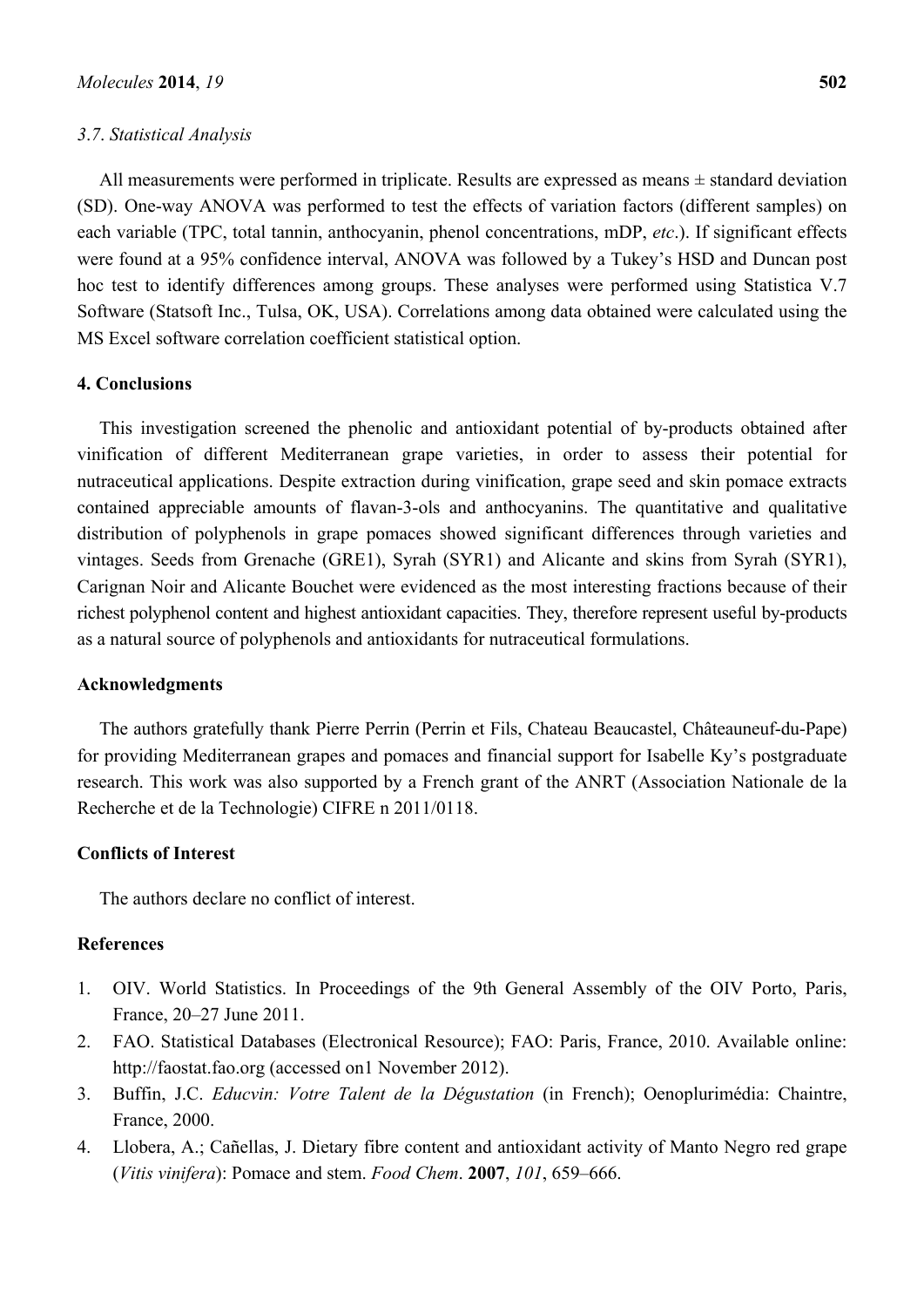- 5. Laufenberg, G.; Kunz, B.; Nystroem, M. Transformation of vegetable waste into value added products: (A) the upgrading concept; (B) practical implementations. *Bioresour*. *Technol*. **2003**, *87*, 167–198.
- 6. Ruberto, G.; Renda, A.; Daquino, C.; Amico, V.; Spatafora, C.; Tringali, C.; Tommasi, N.D. Polyphenol constituents and antioxidant activity of grape pomace extracts from five Sicilian red grape cultivars. *Food Chem*. **2007**, *100*, 203–210.
- 7. Kammerer, D.; Claus, A.; Carle, R.; Schieber, A. Polyphenol screening of pomace from red and white grape varieties (*Vitis vinifera* L.) by HPLC-DAD-MS/MS. *J*. *Agric*. *Food Chem*. **2004**, *52*, 4360–4367.
- 8. Alonso, Á.M.; Guillén, D.A.; Barroso, C.G.; Puertas, B.; García, A. Determination of antioxidant activity of wine byproducts and its correlation with polyphenolic content. *J*. *Agric*. *Food Chem*. **2002**, *50*, 5832–5836.
- 9. Louli, V.; Ragoussis, N.; Magoulas, K. Recovery of phenolic antioxidants from wine industry by-products. *Bioresour*. *Technol*. **2004**, *92*, 201–208.
- 10. Negro, C.; Tommasi, L.; Miceli, A. Phenolic compounds and antioxidant activity from red grape marc extracts. *Bioresour*. *Technol*. **2003**, *87*, 41–44.
- 11. Xu, Y.; Simon, J.E.; Welch, C.; Wightman, J.D.; Ferruzzi, M.G.; Ho, L.; Passinetti, G.M.; Wu, Q. Survey of polyphenol constituents in grapes and grape-derived products. *J*. *Agric*. *Food Chem*. **2011**, *59*, 10586–10593.
- 12. Lafka, T.I.; Sinanoglou, V.; Lazos, E.S. On the extraction and antioxidant activity of phenolic compounds from winery wastes. *Food Chem*. **2007**, *104*, 1206–1214.
- 13. Teissedre, P.L.; Frankel, E.N.; Waterhouse, A.L.; Peleg, H.; German, J.B. Inhibition of *in vitro* human LDL-oxidation by phenolic antioxidants from grapes and wines. *J*. *Sci*. *Food Agric*. **1996**, *70*, 55–61.
- 14. Natella, F.; Ghiselli, A.; Guidi, A.; Ursini, F.; Scaccini, C. Red wine mitigates the postprandial increase of LDL susceptibility to oxidation. *Free Radic*. *Biol*. *Med*. **2001**, *30*, 1036–1044.
- 15. Gorelik, S.; Ligumsky, M.; Kohen, R.; Kanner, J. A novel function of red wine polyphenols in humans: Prevention of absorption of cytotoxic lipid peroxidation products. *FASEB J*. **2008**, *22*, 41–46.
- 16. Bagchi, D.; Bagchi, M.; Stohs, S.J.; Das, D.K.; Ray, S.D.; Kuszynski, C.A.; Joshi, S.S.; Pruess, H.G. Free radicals and grape seed proanthocyanidin extract: Importance in human health and disease prevention. *Toxicology* **2000**, *148*, 187–197.
- 17. Castilla, P.; Echarri, R.; Dávalos, A.; Cerrato, F.; Ortega, H.; Teruel, J.L.; Lucas, M.F.; Gómez-Coronado, D.; Ortuño, J.; Lasunción, M.A. Concentrated red grape juice exerts antioxidant, hypolipidemic, and antiinflammatory effects in both hemodialysis patients and healthy subjects. *Am*. *J*. *Clin*. *Nutr*. **2006**, *84*, 252–262.
- 18. Sano, A.; Uchida, R.; Saito, M.; Shioya, N.; Komori, Y.; Tho, Y.; Hashizume, N. Beneficial effects of grape seed extract on malondialdehyde-modified LDL. *J*. *Nutr*. *Sci*. *Vitaminol*. **2007**, *53*, 174–182.
- 19. Arts, I.C.; Hollman, P.C. Polyphenols and disease risk in epidemiologic studies. *Am*. *J*. *Clin*. *Nutr*. **2005**, *81*, 317S–325S.
- 20. Shanmuganayagam, D.; Beahm, M.R.; Osman, H.E.; Krueger, C.G.; Reed, J.D.; Folts, J.D. Grape seed and grape skin extracts elicit a greater antiplatelet effect when used in combination than when used individually in dogs and humans. *J*. *Nutr*. **2002**, *132*, 3592–3598.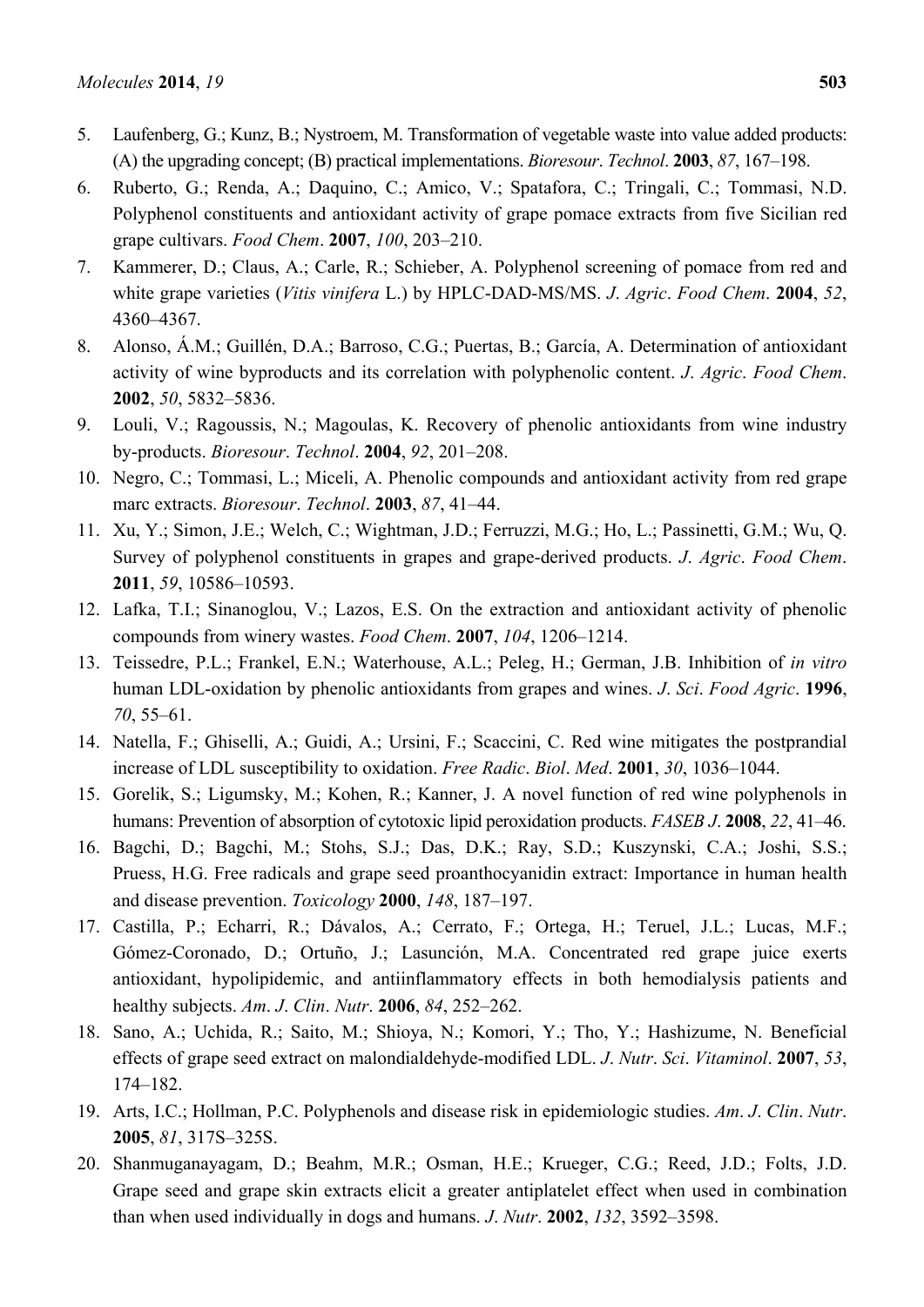- 21. Dröge, W. Free radicals in the physiological control of cell function. *Physiol*. *Rev*. **2002**, *82*, 47–95.
- 22. Halliwell, B. Free radicals, antioxidants, and human disease: Curiosity, cause, or consequence? *Lancet* **1994**, *344*, 721–724.
- 23. Monagas, M.; Gómez-Cordovés, C.; Bartolomé, B.; Laureano, O.; da Silva, R.J.M. Monomeric, oligomeric, and polymeric flavan-3-ol composition of wines and grapes from *Vitis vinifera* L. Cv. Graciano, Tempranillo, and Cabernet Sauvignon. *J*. *Agric*. *Food Chem*. **2003**, *51*, 6475–6481.
- 24. Vidal, S.; Francis, L.; Guyot, S.; Marnet, N.; Kwiatkowski, M.; Gawel, R.; Cheynier, V.; Waters, E.J. The mouth-feel properties of grape and apple proanthocyanidins in a wine-like medium. *J*. *Sci*. *Food Agric*. **2003**, *83*, 564–573.
- 25. Jensen, J.S.; Demiray, S.; Egebo, M.; Meyer, A.S. Prediction of wine color attributes from the phenolic profiles of red grapes (*Vitis vinifera*). *J*. *Agric*. *Food Chem*. **2008**, *56*, 1105–1115.
- 26. Ribéreau-Gayon, P.; Glories, Y.; Maujean, A.; Dubourdieu, D. Phenolic Compounds. In *Handbook of Enology*: *The Chemistry of Wine*. *Stabilization and Treatments*; John Wiley & Sons, Ltd: West Sussex, UK, 2006; pp. 141–203.
- 27. Lorrain, B.; Chira, K.; Teissedre, P.L. Phenolic composition of Merlot and Cabernet-Sauvignon grapes from Bordeaux vineyard for the 2009-vintage: Comparison to 2006, 2007 and 2008 vintages. *Food Chem*. **2011**, *126*, 1991–1999.
- 28. Prieur, C.; Rigaud, J.; Cheynier, V.; Moutounet, M. Oligomeric and polymeric procyanidins from grape seeds. *Phytochemistry* **1994**, *36*, 781–784.
- 29. Souquet, J.-M.; Cheynier, V.; Brossaud, F.; Moutounet, M. Polymeric proanthocyanidins from grape skins. *Phytochemistry* **1996**, *43*, 509–512.
- 30. Bordiga, M.; Travaglia, F.; Locatelli, M.; Coïsson, J.D.; Arlorio, M. Characterisation of polymeric skin and seed proanthocyanidins during ripening in six *Vitis vinifera* L. cv. *Food Chem*. **2011**, *127*, 180–187.
- 31. Spranger, I.; Sun, B.; Mateus, A.M.; Freitas, V.D.; Ricardo-da-Silva, J.M. Chemical characterization and antioxidant activities of oligomeric and polymeric procyanidin fractions from grape seeds. *Food Chem*. **2008**, *108*, 519–532.
- 32. Chira, K.; Schmauch, G.; Saucier, C.; Fabre, S.; Teissedre, P.L. Grape variety effect on proanthocyanidin composition and sensory perception of skin and seed tannin extracts from Bordeaux wine grapes (cabernet Sauvignon and merlot) for two consecutive vintages (2006 and 2007). *J*. *Agric*. *Food Chem*. **2009**, *57*, 545–553.
- 33. Liang, Z.; Wu, B.; Fan, P.; Yang, C.; Duan, W.; Zheng, X.; Liu, C.; Li, S. Anthocyanin composition and content in grape berry skin in *Vitis* germplasm. *Food Chem*. **2008**, *111*, 837–844.
- 34. Romero-Cascales, I.; Ortega-Regules, A.; López-Roca, J.M.; Fernández-Fernández, J.I.; Gómez-Plaza, E. Differences in anthocyanin extractability from grapes to wines according to variety. *Am*. *J*. *Enol*. *Viticul*. **2005**, *56*, 212–219.
- 35. Hermosin Gutierrez, I.; Garcia-Romero, E. Anthocyanins of red wine grape cultivars grown in the Spanish region of La Mancha: Characteristic cultivar patterns of grapes and single cultivar wines, and evolution during the ripening of the berry. *Alimentaria* **2004**, *41*, 127–139.
- 36. García-Beneytez, E.; Revilla, E.; Cabello, F. Anthocyanin pattern of several red grape cultivars and wines made from them. *Eur*. *Food Res*. *Technol*. **2002**, *215*, 32–37.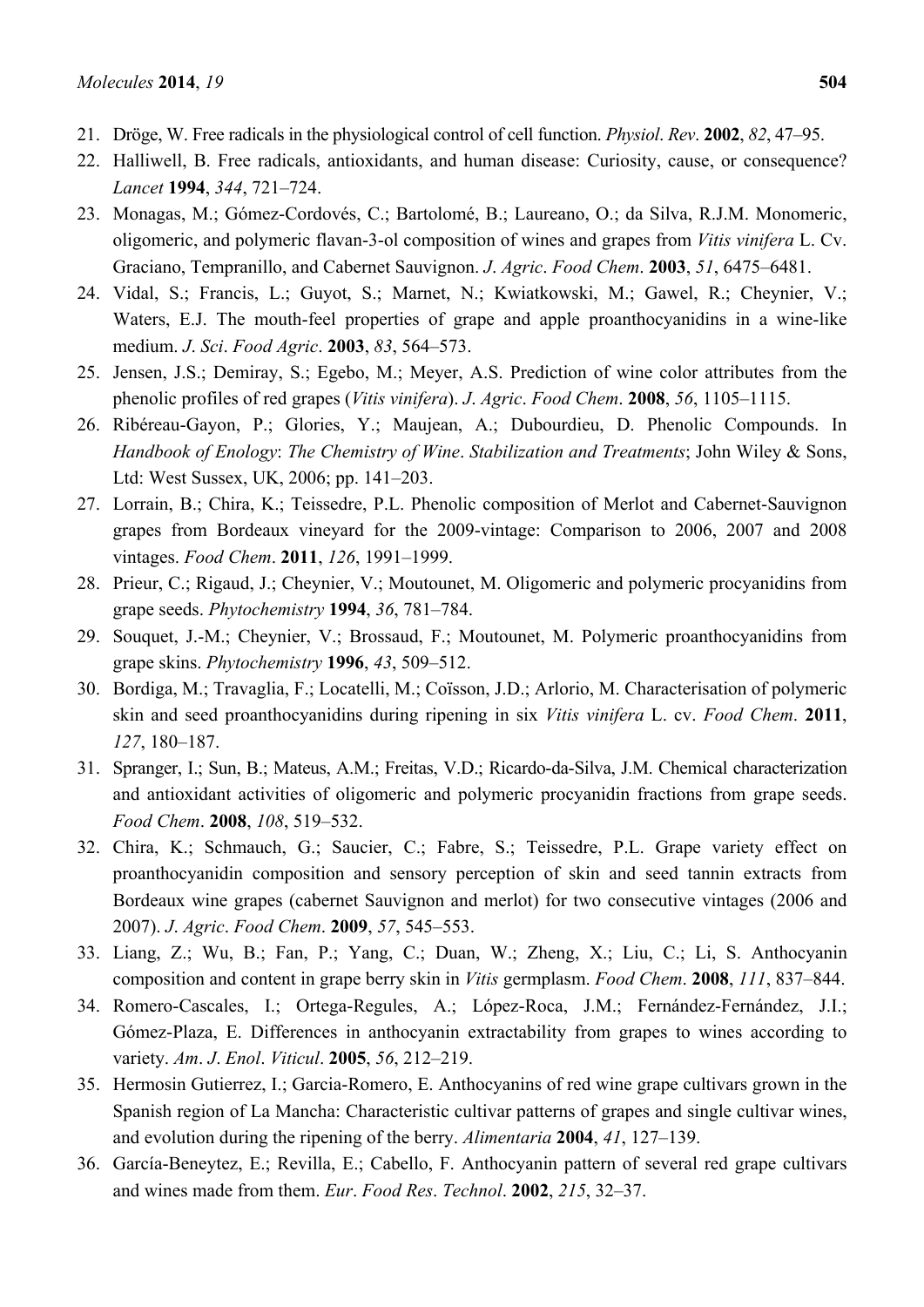- 37. Fournand, D.; Vicens, A.; Sidhoum, L.; Souquet, J.-M.; Moutounet, M.; Cheynier, V. Accumulation and extractability of grape skin tannins and anthocyanins at different advanced physiological stages. *J*. *Agric*. *Food Chem*. **2006**, *54*, 7331–7338.
- 38. Lee, J.-E.; Hwang, G.-S.; van Den Berg, F.; Lee, C.-H.; Hong, Y.-S. Evidence of vintage effects on grape wines using 1H NMR-based metabolomic study. *Anal*. *Chim*. *Acta* **2009**, *648*, 71–76.
- 39. Van Leeuwen, C.; Friant, P.; Choné, X.; Tregoat, O.; Koundouras, S.; Dubourdieu, D. Influence of climate, soil, and cultivar on terroir. *Am*. *J*. *Enol*. *Viticul*. **2004**, *55*, 207–217.
- 40. Pereira, G.E.; Gaudillere, J.-P.; Leeuwen, C.V.; Hilbert, G.; Maucourt, M.; Deborde, C.; Moing, A.; Rolin, D. 1H NMR metabolite fingerprints of grape berry: Comparison of vintage and soil effects in Bordeaux grapevine growing areas. *Anal*. *Chim*. *Acta* **2006**, *563*, 346–352.
- 41. Gagné, S.; Lacampagne, S.; Claisse, O.; Gény, L. Leucoanthocyanidin reductase and anthocyanidin reductase gene expression and activity in flowers, young berries and skins of *Vitis vinifera* L. cv. Cabernet-Sauvignon during development. *Plant Physiol*. *Biochem*. **2009**, *47*, 282–290.
- 42. Chorti, E.; Guidoni, S.; Ferrandino, A.; Novello, V. Effect of different cluster sunlight exposure levels on ripening and anthocyanin accumulation in Nebbiolo grapes. *Am*. *J*. *Enol*. *Viticul*. **2010**, *61*, 23–30.
- 43. Cortell, J.M.; Kennedy, J.A. Effect of shading on accumulation of flavonoid compounds in (*Vitis vinifera* L.) Pinot Noir fruit and extraction in a model system. *J*. *Agric*. *Food Chem*. **2006**, *54*, 8510–8520.
- 44. Downey, M.O.; Harvey, J.S.; Robinson, S.P. The effect of bunch shading on berry development and flavonoid accumulation in Shiraz grapes. *Aust*. *J*. *Grape Wine Res*. **2004**, *10*, 55–73.
- 45. Roginsky, V.; Lissi, E.A. Review of methods to determine chain-breaking antioxidant activity in food. *Food Chem*. **2005**, *92*, 235–254.
- 46. Huang, D.; Ou, B.; Prior, R.L. The chemistry behind antioxidant capacity assays. *J*. *Agric*. *Food Chem*. **2005**, *53*, 1841–1856.
- 47. Bozan, B.; Tosun, G.; Özcan, D. Study of polyphenol content in the seeds of red grape (*Vitis vinifera* L.) varieties cultivated in Turkey and their antiradical activity. *Food Chem*. **2008**, *109*, 426–430.
- 48. Dudonné, S.; Vitrac, X.; Coutière, P.; Woillez, M.; Mérillon, J.M. Comparative study of antioxidant properties and total phenolic content of 30 plant extracts of industrial interest using DPPH, ABTS, FRAP, SOD, and ORAC assays. *CORD Conf*. *Proc*. **2009**, *57*, 1768–1774.
- 49. Ma, X.; Wu, H.; Liu, L.; Yao, Q.; Wang, S.; Zhan, R.; Xing, S.; Zhou, Y. Polyphenolic compounds and antioxidant properties in mango fruits. *Sci*. *Horticul*. **2011**, *129*, 102–107.
- 50. Jordão, A.M.; Correia, A.C.; Gonçalves, F.J. Evolution of antioxidant capacity in seeds and skins during grape maturation and their association with proanthocyanidin and anthocyanin content. *Vitis* **2012**, *51*, 137–139.
- 51. Plumb, G.W.; de Pascual-Teresa, S.; Santos-Buelga, C.; Cheynier, V.; Williamson, G. Antioxidant properties of catechins and proanthocyanidins: Effect of polymerisation, galloylation and glycosylation. *Free Rad*. *Res*. **1998**, *29*, 351–358.
- 52. Es-Safi, N.-E.; Guyot, S.; Ducrot, P.-H. NMR, ESI/MS, and MALDI-TOF/MS analysis of pear juice polymeric proanthocyanidins with potent free radical scavenging activity. *J*. *Agric*. *Food Chem*. **2006**, *54*, 6969–6977.